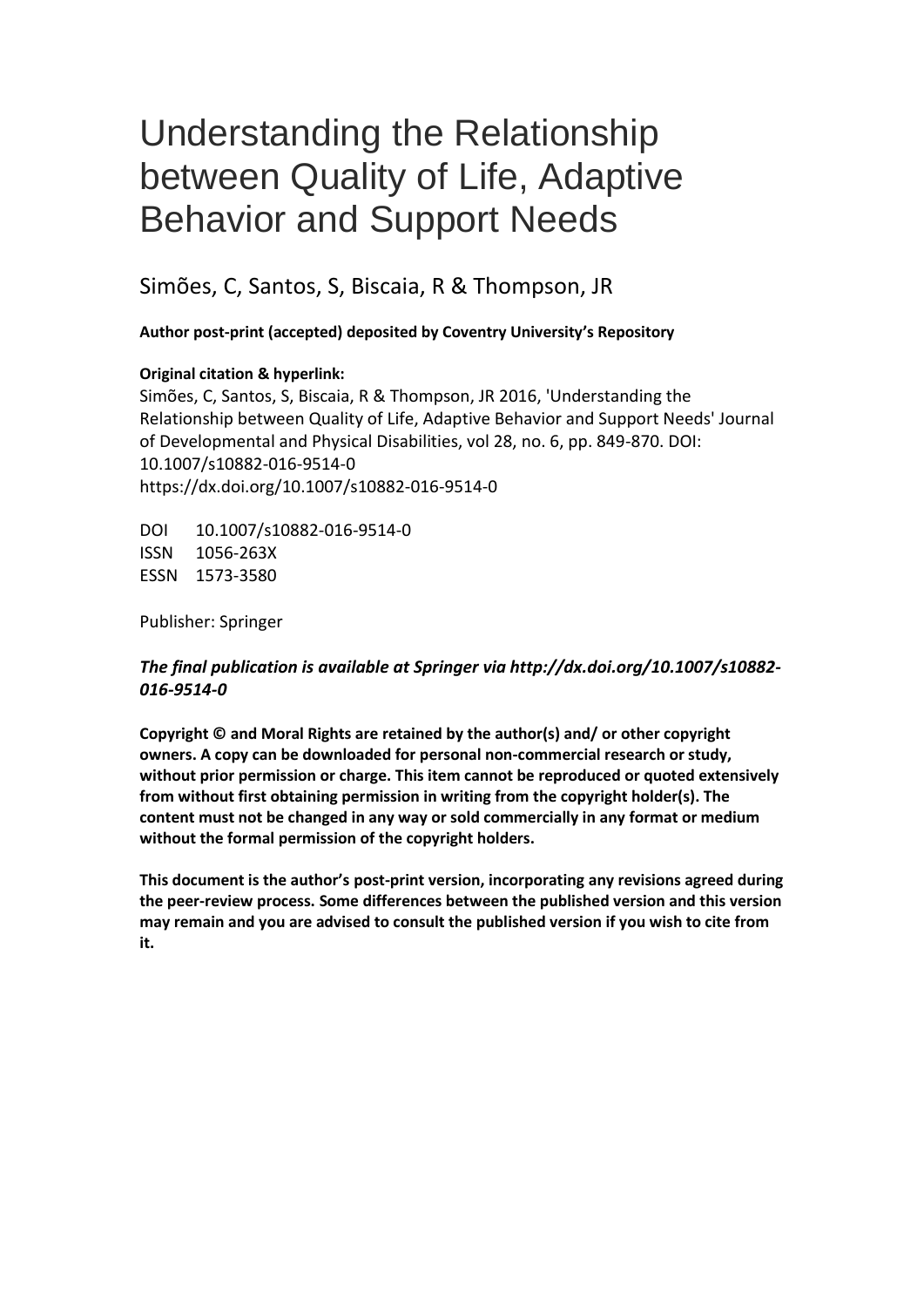ORIGINAL ARTICLE



# Understanding the Relationship between Quality of Life, Adaptive Behavior and Support Needs

Cristina Simões<sup>1</sup>  $\mathbf{D} \cdot$  Sofia Santos<sup>2</sup>  $\cdot$  Rui Biscaia<sup>3,4</sup>  $\cdot$ James R. Thompson<sup>5</sup>

 $\oslash$  Springer Science+Business Media New York 2016

C Springer Science+Business Media New York 2016<br>
Abstract Psychometric tools providing quantitative measures of the constructs of<br>
adaptive behavior, support needs, and quality of life (QOL) have received considerable<br>
at Abstract Psychometric tools providing quantitative measures of the constructs of adaptive behavior, support needs, and quality of life (QOL) have received considerable attention within the field of intellectual disability (ID). The relationship between the three constructs was investigated by examining scores on the Adaptive Behavior Scale (ABS), Supports Intensity Scale (SIS), and Personal Outcomes Scale (POS; a QOL scale). Data from 146 Portuguese adults with ID revealed that: (a) the ABS domains showed a moderate negative relationship with the SIS subscales; (b) the absolute value of correlations between SIS/ABS domains were greater than either the ABS/POS or SIS/POS correlations; and (c) people with relatively stronger adaptive skills and less intense support needs experience a higher QOL. Additionally, adaptive behavior scores were a stronger predictor of personal outcomes than the support needs scores. Personal outcomes associated with QOL were similar when assessed by the POS through self-report and report-of-others measures. Implications for future research and practice are discussed.

This manuscript has not been submitted to any other journal.

 $\triangleleft$  Cristina Simões cristina-ferreira@iol.pt

- <sup>1</sup> Faculty of Human Kinetics, Estrada da Costa, University of Lisbon, Cruz Quebrada, 1499-002 Lisbon, Portugal
- <sup>2</sup> Center for the Study of Special Education, Department of Education, Social Sciences and Humanities, Faculty of Human Kinetics, UIDEF, University of Lisbon, Cruz Quebrada, 1499-002 Lisbon, Portugal
- <sup>3</sup> CIPER Faculty of Human Kinetics, Estrada da Costa, University of Lisbon, Cruz Quebrada, 1499-002 Lisbon, Portugal
- <sup>4</sup> Coventry University, Faculty of Business and Law, Priory Street, CV1 5FB, Coventry, UK
- <sup>5</sup> Beach Center on Disability, Department of Special Education, University of Kansas, Lawrence, KS, 66045, USA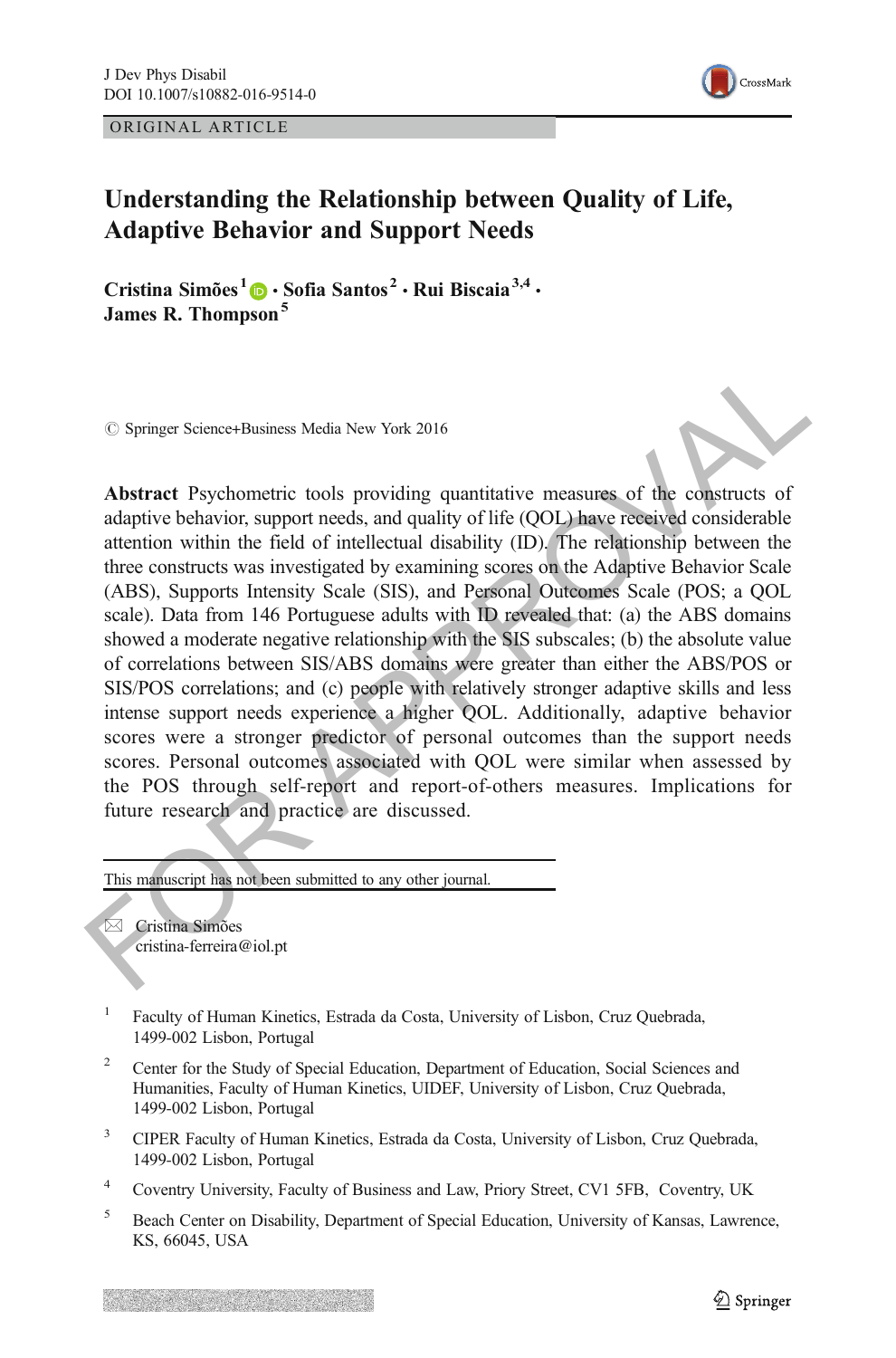**Keywords** Intellectual disability  $\cdot$  Quality of life  $\cdot$  Adaptive behavior  $\cdot$  Support needs assessment

Interest in the constructs of adaptive behavior, support needs, and quality of life (QOL) has been particularly prominent in the field of intellectual disability (ID) during the past 25 years (e.g., see Buntinx and Schalock 2010; Schalock et al. 2010a; Schalock and Verdugo 2009; Thompson et al. 2014b; Wehmeyer et al. 2008) with the introduction of social-ecological models of ID (e.g., Schalock et al. 2010a). Social-ecological models stress that people with ID can be distinguished from the general population by the extent of the mismatch they experience between their personal competence and the demands of community settings and activities. Broadly speaking, the conceptual relevance of adaptive behavior, support needs, and QOL to a social-ecological understanding of people with ID is readily apparent. Deficits in adaptive behavior skills can result in limitations in personal competence (Tassé et al. 2012), which can, in turn, impact the extent of the person-environment mismatch. Support needs are in many ways a mirror reflection of the person-environment mismatch (Thompson et al. 2009), and the QOL of people with disabilities is significantly influenced by availability of supports that address their support needs (van Loon et al. 2010).

Progress in any field is often directly related to progress in understanding critical constructs and their relationship to one another. An improved knowledge of the constructs of adaptive behavior, support needs, QOL, and the relationship between these constructs, has the potential to not only contribute to an enhanced understanding of people with ID and the challenges they face, but also to inform public policies and service systems that are intended to benefit people with ID.

exten of the mismatch they experience between their personal competence and the<br>demants of community settings and activities. Broadly speaking, the conceptual<br>relevance of adaptive behavior, support needs, and QOL to a soc Adaptive behavior is a component of personal competency that Tassé et al. (2012) defined as the conceptual, social, and practical skills that have been learned and are accomplished by individuals in their daily lives. Support needs refers to the pattern and intensity of supports required for a person to participate in activities associated with functioning in contemporary society (Thompson et al. 2009). Although Felce's (1997) observation that QOL resists precise definition remains as true today as it was nearly 20 years ago, there is widespread agreement that the dimensions (i.e., factors and domains) of QOL include: Independence (i.e., Personal Development, Self-Determination), Social Participation (i.e., Interpersonal Relations, Social Inclusion, Rights), and Well-Being (Emotional Well-Being, Physical Well-Being, and Material Well-Being; Schalock et al. 2010b; Simões et al. 2016).

The relationship between support needs and adaptive behavior has been investigated by multiple researchers. There is consensus that although related, the two constructs are distinct (Bossaert et al. 2009; Chou et al. 2013; Lamoureux-Hébert and Morin 2009; Thompson et al. 2004; Verdugo et al. 2010). There is a reciprocal relationship between support needs and adaptive behavior. Generally speaking, people with greater skills will have less intense support needs, and those with lesser skills will have more intense support needs. There are, however, many influences on support needs other than the degree of adaptive skill acquisition (Thompson et al. 2009).

The relationship between adaptive behavior and QOL has also been investigated in the past. Given that independence is a component of QOL, it is not surprising that researchers have consistently reported that people with relatively lower scores on a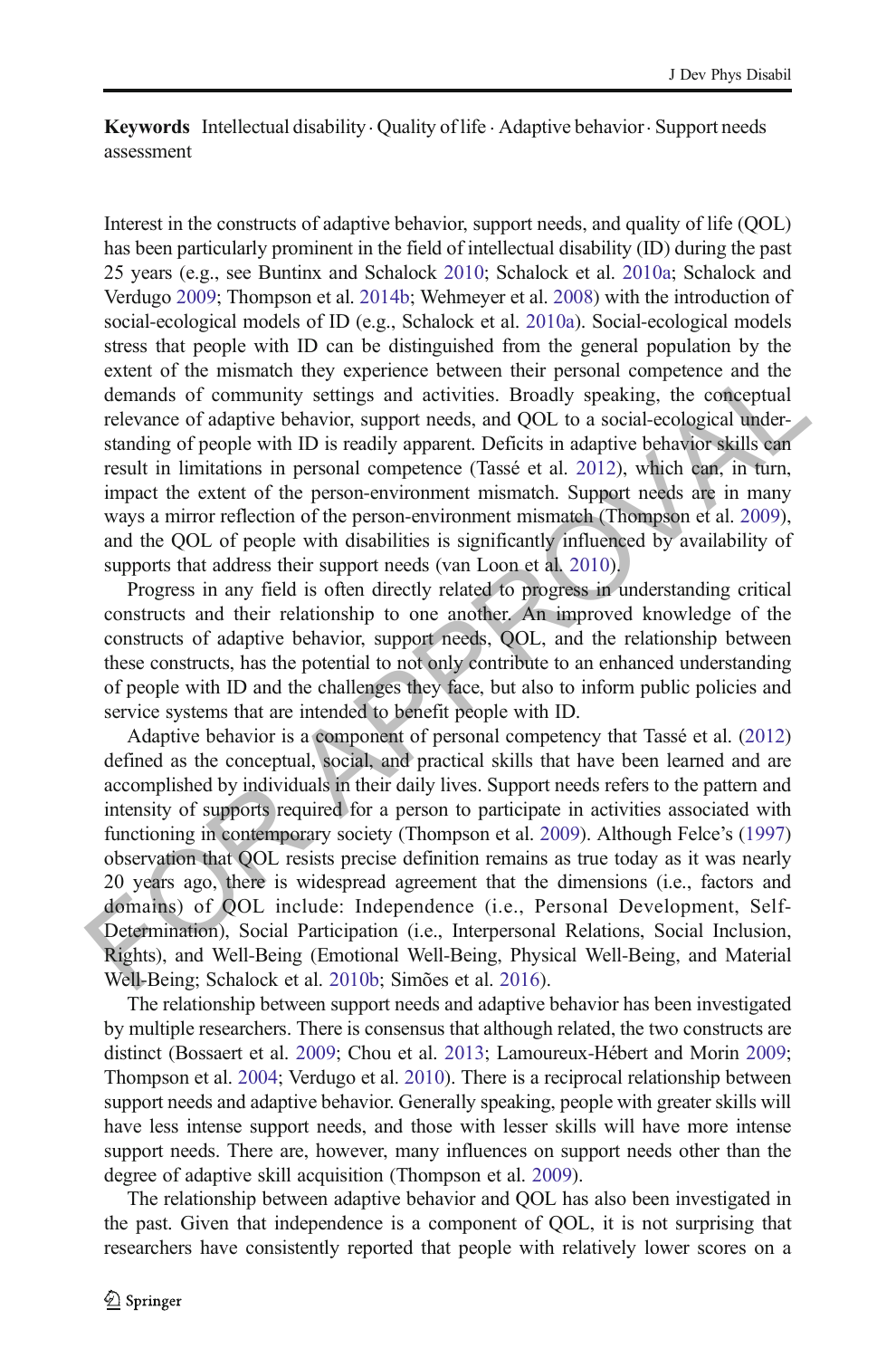variety of personal competence measures (e.g., IQ, adaptive behavior, emotional competence) also have relatively lower scores on QOL measures (Claes et al. 2012; Nota et al. 2007; Rey et al. 2013). It is a dubious conclusion, however, to suggest that lower skills inevitably lead to a lower QOL. A critical element of independence is having choices and decision-making power (Wehmeyer and Schalock 2001). QOL includes self-determination as a critical dimension (Schalock et al. 2010b; Simões et al. 2016), and self-determination is associated with greater choice-making and decisionmaking (i.e., being the causal agent in one's life; Wehmeyer and Schalock 2001). Therefore, people with more limitations in adaptive behavior (or other aspects of personal competence) may be less independent because they have been offered fewer opportunities to develop self-determination skills and make their own choices. In other words, limited independence (which detracts from QOL) may have less to do a lack of adaptive skills and more to do a lack of opportunities and supports (e.g., adaptations, accommodations, assistance from others) for making choices and decisions. Cases where limited life choices and decision-making were due (at least partially) to a lack of proper supports would corroborate Buntinx and Schalock's (2010) and Thompson et al. (2009) argument that the degree of alignment between supports that a person needs and supports that a person receives can have a significant impact on a person's QOL.

opportunities to develop self-determination skills and make their own choices. In other words, limited independence (which deterats from QOL) may have less to do a lack of approximations, assistance from others) for making Adaptive behavior, support needs, and QOL are clearly intertwined, and there have been repeated calls for further investigation of the relationships among these constructs (e.g., Buntinx and Schalock 2010; Harries et al. 2005; Riches et al. 2009; Wehmeyer et al. 2008). The current study builds on this line of research through presenting and discussing findings from data collected on 146 people with ID in Portugal. The research questions driving this investigation were: (1) what is the extent of the relationship between measures of adaptive behavior, support needs, and QOL?; (2) to what extent do measures of adaptive behavior and support needs predict personal outcomes associated with QOL?; and (3) are there differences when data on QOL is collected from self-report and report-of-others? Thus, the current investigation sought to contribute to a growing line of research investigating empirical relationships among measures of adaptive behavior, support needs, and QOL (e.g., see Harries et al. 2005; Thompson et al. 2014b; Wehmeyer et al. 2009).

Based on prior research findings, we anticipated that support need scores (i.e., higher scores reflect higher intensity of support needed) would be negatively correlated with adaptive behavior scores (i.e., higher scores reflect greater skills; Claes et al. 2009; Harries et al. 2005; Thompson et al. 2004) and QOL (i.e., higher scores reflect more positive life quality; Claes et al. 2012). Moreover, we anticipated that adaptive behavior scores would be positively correlated with QOL (Chou et al. 2013; Claes et al. 2012; Nota et al. 2007). Additionally, there is evidence that combining adaptive behavior and support needs information would provide a robust predictor of QOL (Claes et al. 2012). The opportunity to collect data on all three constructs from the same sample and complete simultaneous analyses offered an opportunity to extend this research line. Additionally, the vast majority of preceding researchers used QOL data collected from proxies (i.e., report-of-others), but in this investigation QOL data were collected from self-report as well as proxy. In prior literature several researchers reported adequate agreement between the QOL perceptions of people with ID and their proxies (e.g., Claes et al. 2010; Simões and Santos 2016), but other researchers observed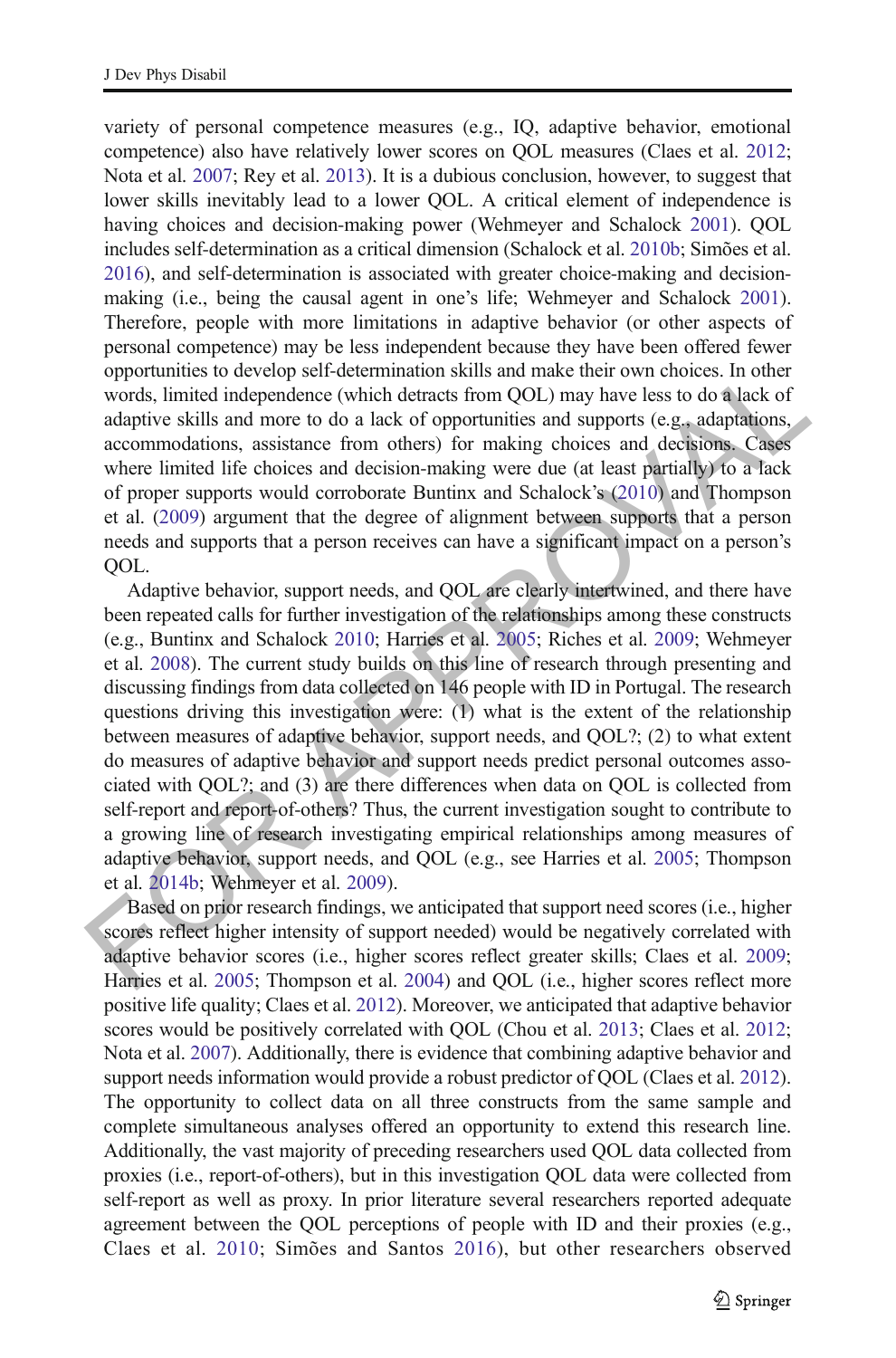disagreement among participants (e.g., Schwartz and Rabinovitz 2003). Therefore, using both proxy and self-report in this investigation allowed access to multiple perspectives.

# Materials and Methods

## Study Design and Procedures

measurement tools. The interviewers assessed all participants in accordance with each<br>
scale's administration guidelines. All measures were Portuguese versions which had<br>
been translated from English versions and validate This investigation utilized a cross-sectional design and data were collected using three measurement tools. The interviewers assessed all participants in accordance with each scale's administration guidelines. All measures were Portuguese versions which had been translated from English versions and validated with Portuguese populations. The administration procedures for the Adaptive Behavior Scale (ABS) and Supports Intensity Scale (SIS) called for eliciting information from respondents who had significant familiarity and knowledge of the person being assessed, while the administration of the Personal Outcomes Scale (POS) called for interviewing both proxies (who knew the person well) and the person with the disability who was being assessed. The interviewers had backgrounds in psychological assessment, several years of professional experience with people with ID, and were specifically trained on how to administer and score each instrument. In additional to completing the three assessments, the same interviewer collected demographic data on each participant (Table 1).

|                                 | $n$ (% of valid $n$ ) |
|---------------------------------|-----------------------|
| Gender                          |                       |
| Female                          | 67(45.89)             |
| Male                            | 79 (54.11)            |
| Age (intervals)                 |                       |
| $18 - 20$                       | 21 (14.38)            |
| $21 - 29$                       | 41 (28.08)            |
| $30 - 39$                       | 45 (30.82)            |
| $40 - 49$                       | 30 (20.55)            |
| > 49                            | 9(6.16)               |
| Intellectual disability level   |                       |
| Mild                            | 77 (52.74)            |
| Moderate                        | 69 (47.26)            |
| Living arrangements             |                       |
| Own home                        | 8(5.48)               |
| Family home                     | 95 (65.07)            |
| Care facility                   | 43 (29.45)            |
| Daytime activity                |                       |
| Vocational training             | 24 (16.44)            |
| Occupational activities centers | 122 (83.56)           |

Table 1 Demographic characteristics of the sample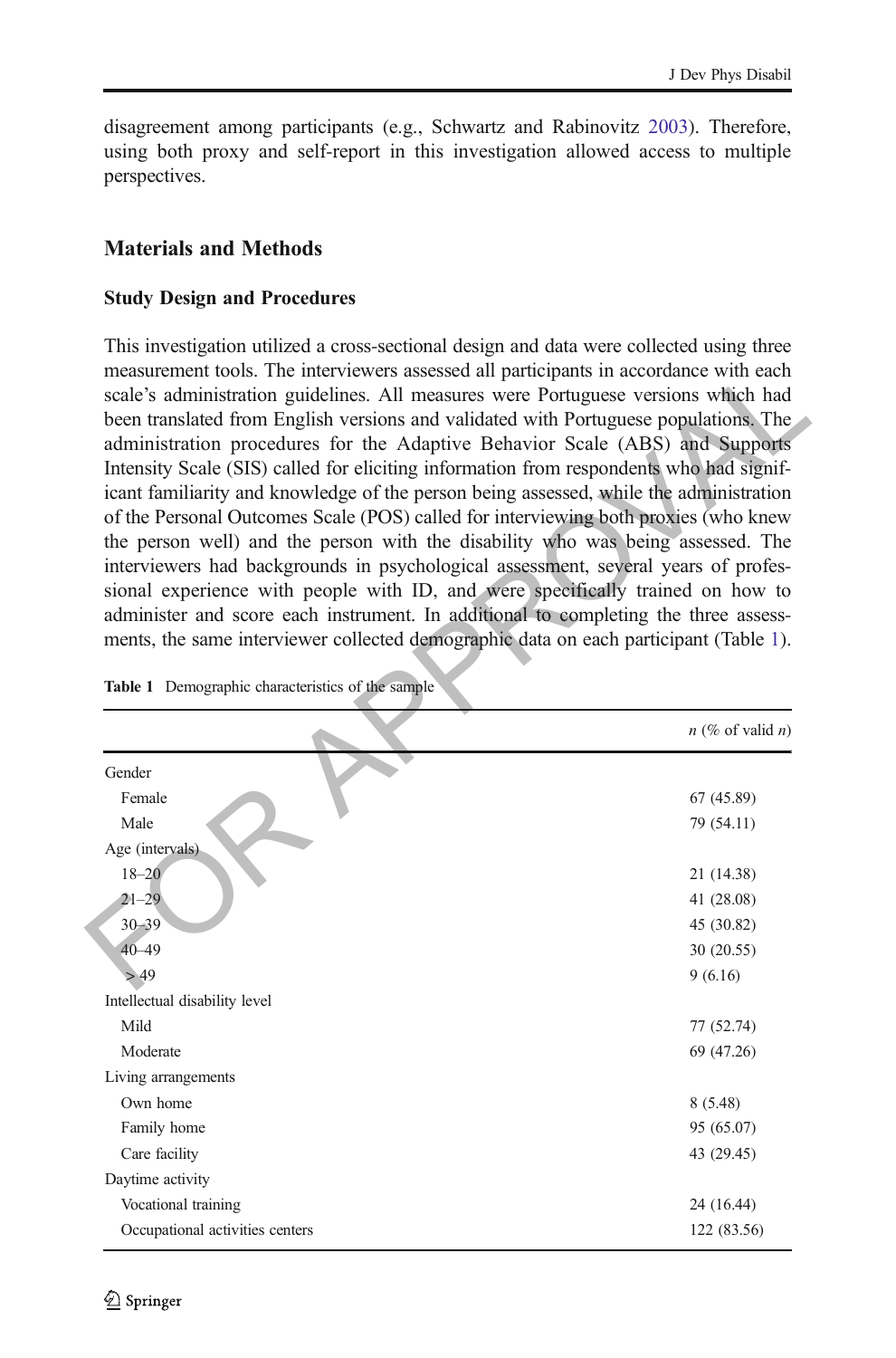#### Ethics Committee Approval

The ethical principles of the Declaration of Helsinki (World Medical Association 2008) were guaranteed. Ethical approval for the research was provided by the ethics committee of Centro Hospitalar de São João. Procedures to assure the informed consent of participants were undertaken, and those agreeing to participate were free to withdraw from the study at any time.

#### Participants

Respondents for the Portuguese version of the POS self-report section were the consumers themselves (Table 1). Every effort was made to assure that each consumer understood what was being asked of him or her. When there was any indication of confusion, additional information was supplied until the consumer clearly communicated they comprehended what was being asked and supplied responses that were directly relevant to the questions. Although the communication and verbal abilities of consumers varied, each participant had a reliable response, and each consumer respondent was explicitly asked to confirm that each rating on the scale was one which they agreed was the correct rating.

Respondents for the POS report-of-others section, ABS, and SIS were at least two support staff that (a) knew the person with ID well, and (b) had known the person for at least two years. The support staff ( $n = 87$ ;  $M_{\text{age}} = 39.54$ ,  $SD = 10.25$ ) had one of the following job titles: psychologist, social worker, psychomotor/occupational therapist, special education teacher, and monitor.

Respondents for the Portuguese version of the POS self-report section were the unsurence threselves (Table 1). Every effort was made to assume that each consumer understood what was being asked of him or her. When there w Participants were recruited from seven different service agencies in Portugal using convenience sampling. The inclusion criteria for the sample included having a formal diagnosis of ID and being 18 years or more of age. Initial diagnoses were made by a multidisciplinary team, according to the American Psychiatric Association's's (2000) criteria. The sample included 146 adults with ID aged 18–64 ( $M = 32.73$ ,  $SD = 10.37$ ). None of the participants were competitively employed in community jobs. Their daytime activity was classified as either in vocational training (i.e., center-based program where prevocational skills are taught) or occupational activities (i.e., centerbased program providing social and leisure activities, with no employment demands).

#### Measurement Instruments

All of the measures used in this investigation were Portuguese versions. For purposes of clarity, the measures will be introduced by designating they were Portuguese translations, but will be subsequently referred to by their English names.

Portuguese Adaptive Behavior Scale (ABS) The Portuguese ABS is a translated version of the ABS-Residential and Community (Nihira et al. 1993). Like the original English version, the Portuguese ABS is used to assess people's adaptive behavior skills, including skills necessary to navigate environmental conditions. The scale has two parts.

In Part 1, skills associated with ten adaptive domains (i.e., Independent Functioning, Physical Development, Economic Activity, Language Development, Numbers and Time, Domestic Activity, Pre-Vocational Activity, Self-Direction, Responsibility, and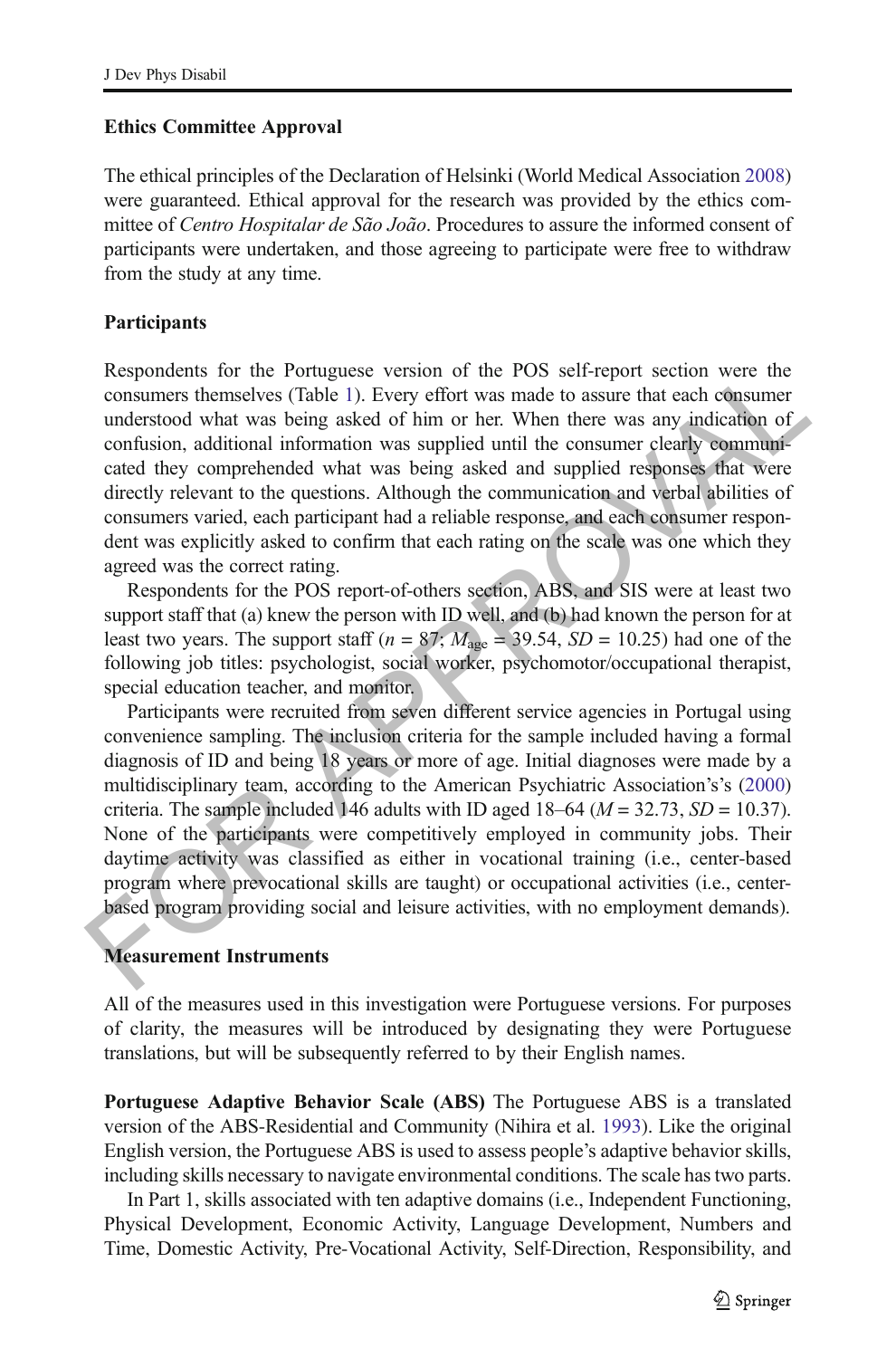Socialization) are assessed. Responses to items involved one of two procedures: rating the highest level of adaptive behavior or a checklist of yes/no responses. Data from Part 1 were used in this investigation. Santos et al. (2014) reported high internal consistency of Part 1 (all scores ranged from .81 to .98), and construct validity (Pearson coefficients ranged from .53 to .90). Furthermore, statistically significant differences between children and adolescents with and without ID demonstrated the ability of Portuguese ABS to discriminate across groups (Santos 2014).

Part 2 of the ABS is concerned with personality and behavior disorders. It is organized under eight domains, in which behaviors are evaluated by frequency (i.e., never, occasionally, and frequently). Part 2 was not used in the present research due to the poor psychometric indices found in an initial study (Santos and Morato 2012a). Additionally, the conceptual legitimacy of including items associated with maladaptive/ problem behavior as a measure of the construct of adaptive behavior has been questioned by some prior researchers (e.g., see Thompson et al. 1999).

the poor psychometric indices found in an initial study (Santos and Morato 2012a).<br>Additionally, the conceptual ligitimacy of including items associated with makedapive<br>problem behavior as a measure of the construct of ad Portuguese Support Intensity Scale (SIS) The Portuguese SIS was translated from the original, English version (Thompson et al. 2004). The scale is used to assess the support needs of persons with ID who are 16 years or older (Lopes-dos-Santos et al. in press). The standardized portion (i.e., Part 1) of the scale focuses on support needed (i.e., type, frequency, and daily support time) to participate in a variety of life activities associated with six domains/subscales: Home Living Activities, Community Living Activities, Lifelong Learning Activities, Employment Activities, Health and Safety Activities, and Social Activities. Ratings on the scale are reported on a 4-point scale, from lowest support needs (i.e., 0) to highest support needs (i.e., 4). Like other translated versions of the SIS (e.g., Claes et al. 2009; Lamoureux-Hébert and Morin 2009; Verdugo et al. 2010), the internal consistency (i.e.,  $\alpha$ 's ranged from .92 to .96) and construct validity (i.e., r's ranged from .72 to .87) suggest that the Portuguese SIS is a reliable and valid tool to measure the relative intensity of support needed by people with ID (Lopes-dos-Santos et al. in press). Only data from Part 1 were used in this investigation. Data from the other two sections, which do not generate standard scores, were not used. The other sections focus on supports related to eight activities associated with advocacy and self-determination (i.e., Protection and Advocacy Activities, Part 2), and supports needed to manage a medical condition or a behavioral problem (i.e., Exceptional Medical and Behavioral Support Needs, Part 3).

Portuguese Personal Outcomes Scale (POS) Consistent with the original tool (Claes et al. 2010; van Loon et al. 2009), there are two sections of the Portuguese POS: a set of questions to be answered by the person who is being evaluated (i.e., self-report); and the same set of questions answered by proxies (i.e., report-of-others) who know the person well. Despite the original version of the scale including 48 items, based on the confirmatory factorial analysis (CFA) eight questions were removed from the Portuguese version (Simões et al. 2016). Consequently, the Portuguese POS has the same forty items in each part, with five questions per domain. Answers are reported on a 3-point scale (i.e.,  $3 =$  frequent;  $2 =$  sometimes;  $1 =$  never).

Simões and Santos (2014) used content validity procedures to adapt the items to the Portuguese language and culture. The eight domains emerging from the CFA comprise the POS and were used in this study: Personal Development, Self-Determination,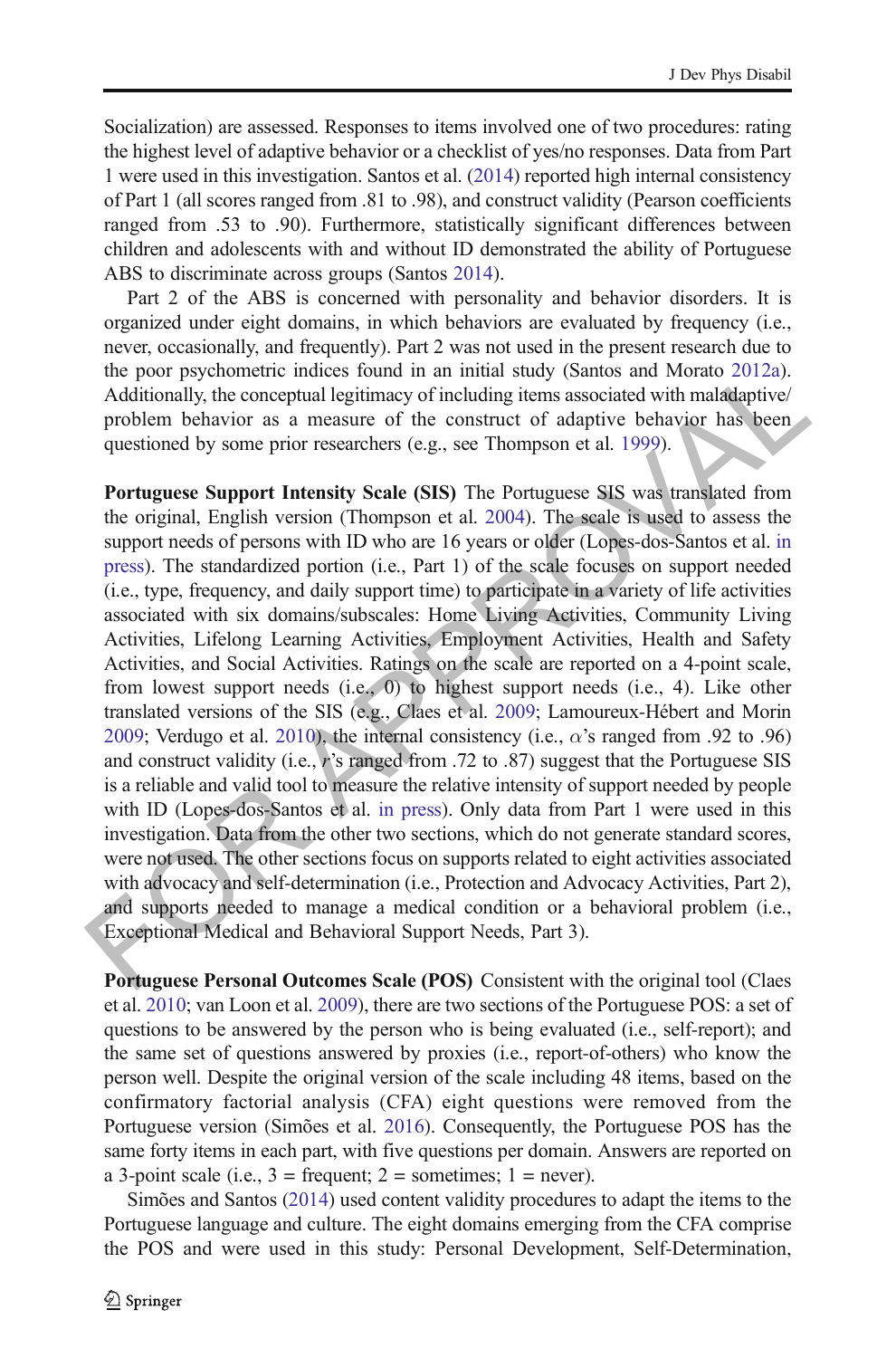Interpersonal Relations, Social Inclusion, Rights, Emotional Well-Being, Physical Well-Being, and Material Well-Being (Schalock and Verdugo 2002; Simões et al. 2016). According to Simões et al. (2015) results, the POS demonstrated adequate test-retest (i.e., r's ranged from .67 to .92), internal consistency (i.e.,  $\alpha = .87$  for selfreport and  $\alpha$  = .90 for report-of-others), and inter-rater reliability (i.e., r's ranged from .40 to .88). Furthermore, the scale revealed suitable factorial, discriminant, and convergent properties (Simões et al. 2016).

#### Data Analyses

Statistical analyses were undertaken using the Statistical Package for Social Sciences<br>
(SPSS; IBM Corp. Released 2012), version 21.0. Pearson correlation analyses were<br>
performed to examine the relationships between the Statistical analyses were undertaken using the Statistical Package for Social Sciences (SPSS; IBM Corp. Released 2012), version 21.0. Pearson correlation analyses were performed to examine the relationships between the constructs of three scales. Regression analyses were conducted to investigate how adaptive behavior and support needs predicted QOL. First, with eight core QOL domains and POS Index Score (i.e., self-report and report-of-others sections) serving as the dependent variables, and ABS Total Score of the Part 1 serving as the independent variable, nine regression analyses were performed. Second, with the same set of dependent variables and SIS Total Score of the Part 1 serving as the independent variable, nine regression models were conducted. The resulting solutions were verified through examining standardized residual and Durbin-Watson statistics. Thus, scores near 2 were considered a null self-correlation (Marôco 2007). Multi-collinearity between the independent variables was determined through the ratio of variance inflation (VIF  $<$  5.00) and tolerance (Tol > .10; Fox 1991). These statistical procedures inform us about whether the assumption of independent variables is acceptable and the precision with that the parameters can be estimated (Marôco 2007). The standardized mean difference effect sizes (Cohen's d) were calculated to interpret the results (Lipsey and Wilson 2001; Wilson 2001).

## **Results**

#### Relationship between ABS, SIS, and POS

Data were analyzed with both POS subjective (i.e., Part 1) and objective (i.e., Part 2) sections. Before comparing the patterns of parameter estimates between the two POS measures, correlation coefficients of QOL were calculated. Pearson correlations of the QOL scores between people with ID and proxies ranged from Emotional Well-Being domain  $(r = .43)$  to Personal Development domain  $(r = .80)$ . The agreement was evaluated based on conventional guidelines: poor < .40, fair  $\geq$  .40 < .60, good  $\geq$ .60 < .75, and excellent  $\geq$  .75 (Cicchetti 1994). According to Cicchetti's (1994) criteria, the consistency between those respondents ranged from fair to excellent.

The correlations between the ABS and the SIS domain scores are summarized in Table 2. Correlation coefficients were in the negative direction, indicating that people with more intense support needs had lower adaptive behavior scores, and conversely, those with less intense support needs had higher adaptive behavior scores. The ABS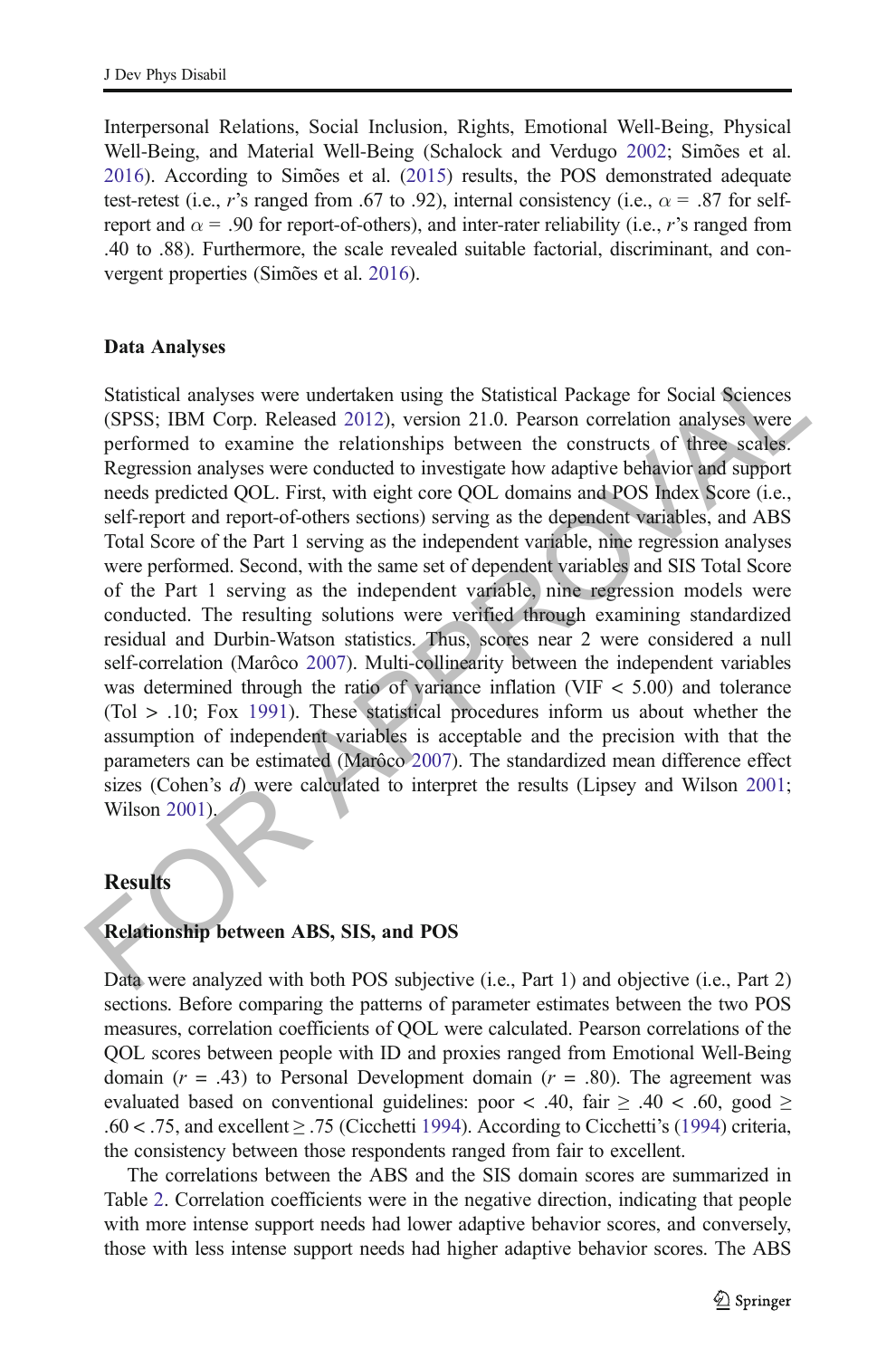domains of Independent Functioning, Physical Development, Economic Activity, Domestic Activity, and Self-Direction had relatively robust correlations with the SIS domains of Home Living Activities, Community Living Activities, Health and Safety Activities, and Social Activities. Numbers and Time was the only ABS domain that did not show a significant correlation with the SIS Employment Activities subscale. The SIS composite score (i.e., total score from Part 1) had correlation coefficients that approached Pestana and Gageiro's (2005) moderate range (i.e., .40 to .69) for five ABS subscales (i.e., Independent Functioning, Physical Development, Economic Activity, Domestic Activity, and Self-Direction).

and the ABS domains varied considerably. The pattern of variation, however, was similar for POS domain scores obtained from self-report and report-of-others. That is, ABS domain scores showing relatively robust correlatio As shown in Table 3, the correlation coefficients associated with the POS domains and the ABS domains varied considerably. The pattern of variation, however, was similar for POS domain scores obtained from self-report and report-of-others. That is, ABS domain scores showing relatively robust correlations with POS domain scores from interviews with the people with ID also showed relatively robust correlations with POS domain scores from interviews completed by others who knew the person with ID. Likewise, the same ABS domain scores with low correlations with POS domains in the self-report condition yielded low correlations with POS domains in the report-ofothers condition. Additionally, the coefficients were in the positive direction, indicating that people with relatively higher adaptive behavior scores (and thus more advanced skills) tended to have relatively higher QOL scores.

Six ABS domains (i.e., Independent Functioning, Physical Development, Economic Activity, Language Development, Numbers and Time, and Domestic Activity) had relatively robust correlations with three POS domains (i.e., Personal Development, Self-Determination, and Rights). With a few exceptions, three ABS domains (Pre-Vocational Activity, Self-Direction, Responsibility, and Socialization) showed only marginal associations with the POS domains. The overall, composite POS score (i.e., QOL Index Score) had correlation coefficients that approached Pestana and Gageiro's (2005) moderate range (i.e., .40 to .69) for all ABS subscales, except Pre-Vocational Activity, Self-Direction, and Responsibility.

The correlations between the POS and the SIS domain scores are presented in Table 4. As with the correlations between the POS and the ABS, the pattern of correlations between SIS scores and POS scores in the self-report and report-ofothers conditions were practically mirror images. Correlation coefficients were in the negative direction, indicating that people with more intense support needs had a lower QOL compared to those with less intense support needs.

The SIS domains of Home Living Activities, Community Living Activities, and Social Activities had relatively stronger correlations with POS domains compared to SIS domains of Lifelong Learning Activities, Employment Activities, and Health and Safety Activities. In terms of the POS domains, clearly the domains of Personal Development and Rights showed the strongest association with SIS subscales while Social Inclusion and Self-Determination showed relatively robust correlations with only a few subscales. The POS domain scores of Interpersonal Relations, Emotional Well-Being, Physical Well-Being, and Material Well-Being showed correlation coefficients with SIS subscale scores that were so low as to render them meaningless. Home Living Activities and Community Living Activities were the only SIS subscales with correlation coefficients with the QOL Index Score that were either in, or near, the lower border of Pestana and Gageiro's (2005) moderate range (i.e., .40 to .69). The remaining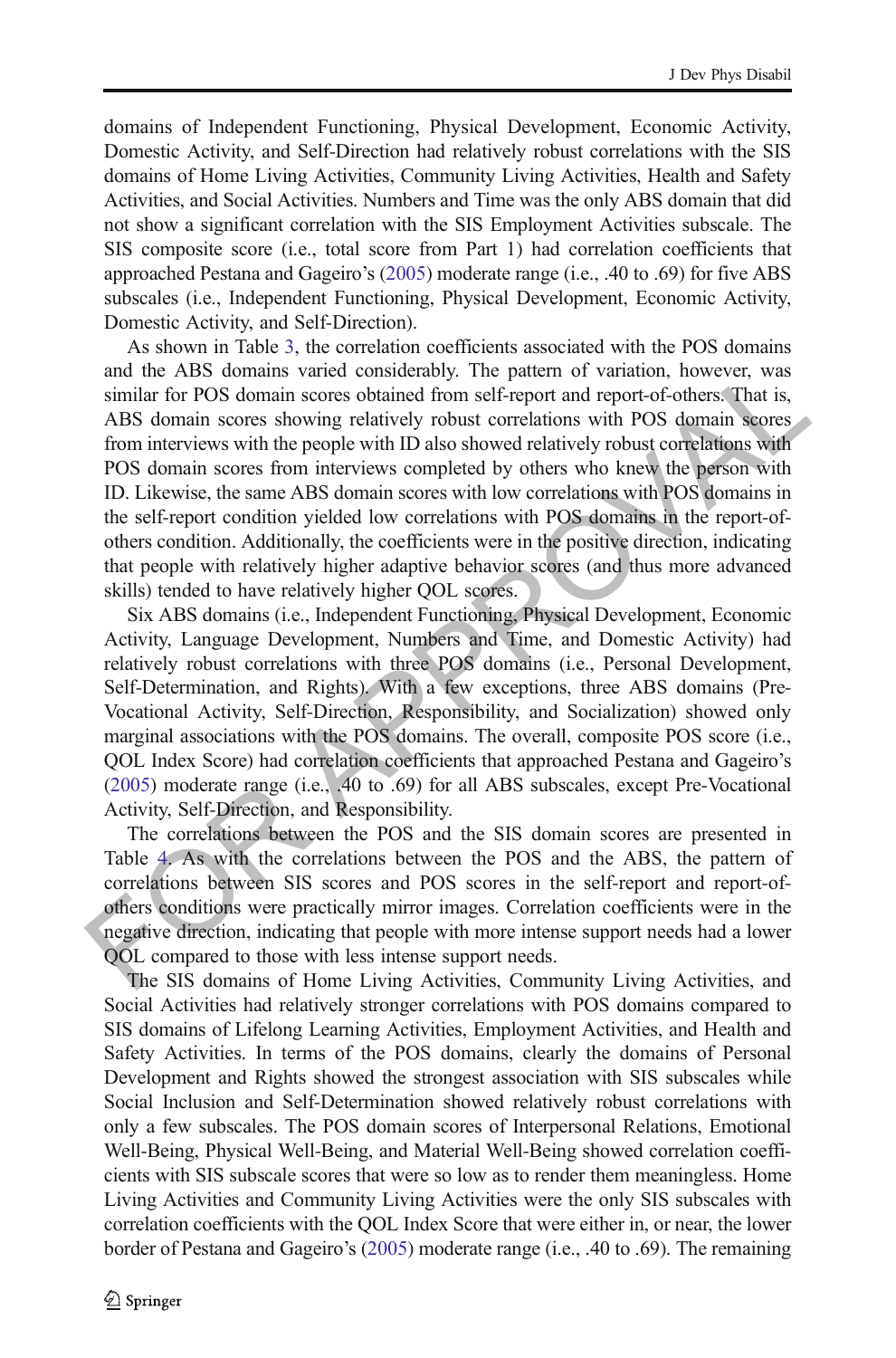|                                 | Adaptive Behavior Scale    |                              |                      |                         |                              |          |                            |                         |                              |         |
|---------------------------------|----------------------------|------------------------------|----------------------|-------------------------|------------------------------|----------|----------------------------|-------------------------|------------------------------|---------|
| Supports Intensity<br>Scale     | Functioning<br>Independent | Develop-<br>Physical<br>ment | Economic<br>Activity | Development<br>Language | Numbers and Domestic<br>Time | Activity | Pre-Vocational<br>Activity | Direc-<br>tion<br>Self- | Responsibility Socialization |         |
| Home Living<br>Activities       | $-.61**$                   | $-53**$                      | $-38**$              | $-31**$                 | $-25*$                       | $-62**$  | $-29**$                    | $-41**$                 | $-33**$                      | $-26*$  |
| Community Living<br>Activities  | $-51**$                    | $-43**$                      | $-51**$              | $-29**$                 | $-31**$                      | $-45**$  | $-23*$                     | $-28**$                 | $-20*$                       | $-21*$  |
| Lifelong Learning<br>Activities | $-29**$                    | $-18*$                       | $-38**$              | $-18*$                  | $-27**$                      | $-30**$  | $-31**$                    | $-27**$                 | $-19*$                       | $-22*$  |
| Employment<br>Activities        | $-34**$                    | $-28**$                      | $-26**$              | $-19*$                  | $-14$                        | $+31**$  | $-28**$                    | $-.36**$                | $-27**$                      | $-21*$  |
| Health and Safety<br>Activities | $-50**$                    | $-33**$                      | $-37**$              | $-24*$                  | $-.25*$                      | $39**$   | $-32**$                    | $-.35***$               | $-30**$                      | $-34**$ |
| Social Activities               | $-45***$                   | $-40$ **                     | $-37**$              | $-29**$                 | $-23*$                       | $-36**$  | $-37**$                    | $-36**$                 | $-.35***$                    | $-34**$ |
| Total                           | $-56**$                    | $-44*$                       | $-47**$              | $-31**$                 | $-30**$                      | $-50**$  | $-37**$                    | $-41**$                 | $-33**$                      | $-32**$ |
| ** $p \le 0.001$ ; * $p < 0.05$ |                            |                              |                      |                         |                              |          |                            |                         |                              |         |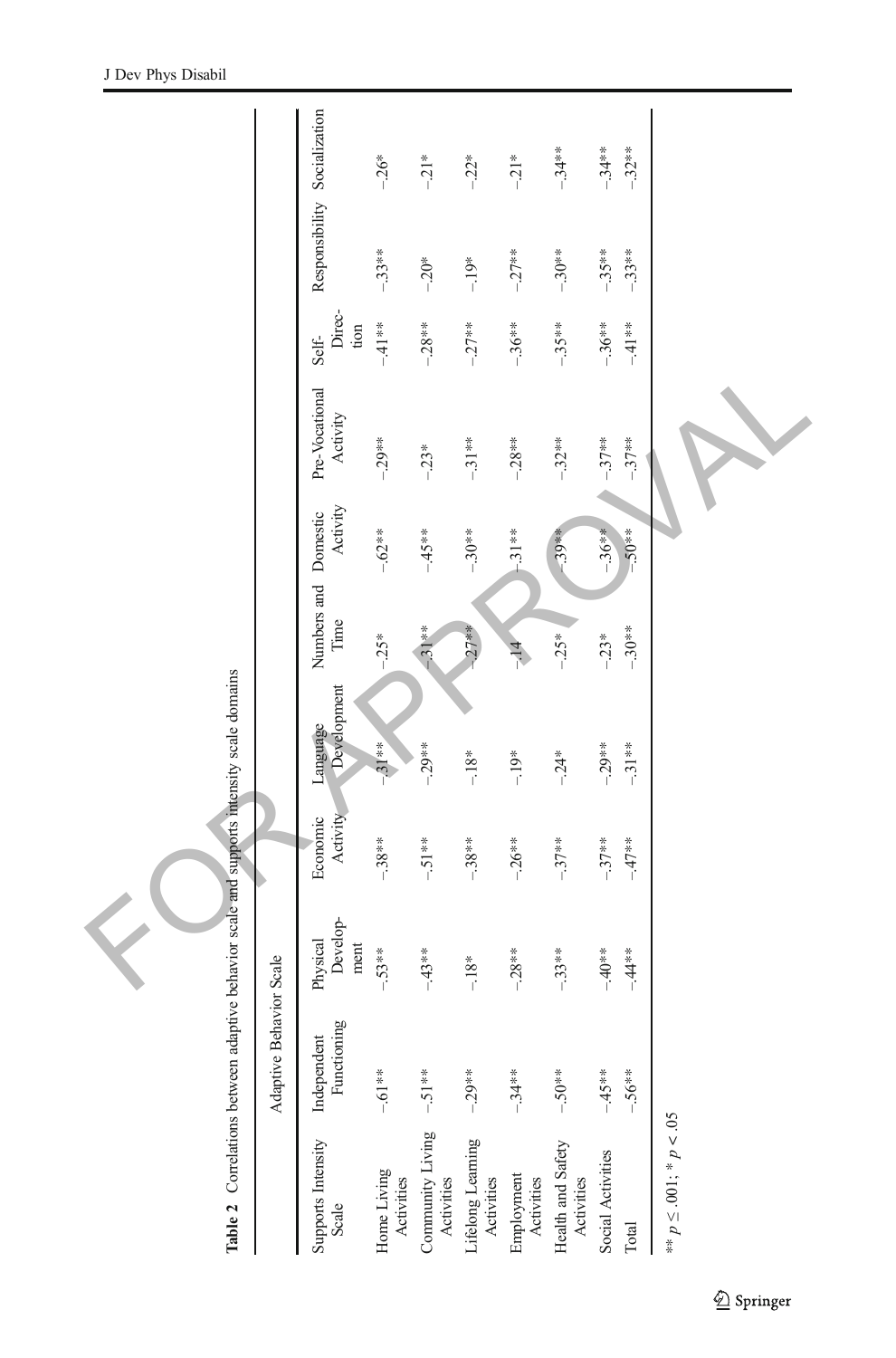| Table 3 Correlations between Escala |                             |                    | Pessoal de Resultados (self-report and report-of-others sections) and Adaptive Behavior Scale domains |                  |         |                      |                        |                     |                 |
|-------------------------------------|-----------------------------|--------------------|-------------------------------------------------------------------------------------------------------|------------------|---------|----------------------|------------------------|---------------------|-----------------|
| Adaptive behavior scale             | Self-report section         |                    |                                                                                                       |                  |         |                      |                        |                     |                 |
|                                     | Personal development        | Self-determination | Interpersonal relations                                                                               | Social inclusion | Rights  | Emotional well-being | Physical well-being    | Material well-being | QOL index score |
| Independent functioning             | $.57***$                    | $31***$            | $18*$                                                                                                 | $25*$            | $36***$ | $\overline{0}$       | $.19*$                 | $23*$               | $53**$          |
| Physical development                | $46**$                      | $.17*$             | $.17*$                                                                                                | $.25*$           | $.23*$  | $\overline{13}$      | $.23*$                 | $.16*$              | $40*$           |
| Economic activity                   | $.58**$                     | $31**$             | $.19*$                                                                                                | $32**$           | $47**$  | $-0$                 | $-0.1$                 | $35***$             | $56***$         |
| Language development                | 55**                        | $.24*$             | $21*$                                                                                                 | $.25*$           | $36***$ | $\overline{6}$       | $\vec{=}$              | $31**$              | 54**            |
| Numbers and time                    | $58**$                      | $.21*$             | $.21*$                                                                                                | $.26*$           | $34**$  | $-0.06$              | $\mathfrak{S}$         | $.34**$             | $49**$          |
| Domestic activity                   | $48**$                      | $.21*$             | $\overline{14}$                                                                                       | $27**$           | $30**$  | $-0$                 | $\overline{16}$        | $\ddot{ }$          | $42**$          |
| Pre-vocational activity             | .08                         | 03                 | $\ddot{\circ}$                                                                                        | 05 <sub>1</sub>  | $.17*$  | 05                   | $-12$                  | $\overline{10}$     | $\ddot{=}$      |
| Self-direction                      | $34***$                     | $.18*$             | $\overline{.15}$                                                                                      | $18^*$           | $23*$   | 05                   | 06                     | $\overline{13}$     | $.28***$        |
| Responsibility                      | $21*$                       | $\odot$            | $.17*$                                                                                                |                  | $.22*$  | $\Xi$                | $\Xi$                  | $.23*$              | $26***$         |
| Socialization                       | $.31***$                    | $\overline{12}$    | $.19*$                                                                                                | $19*$            | $.22*$  | $\infty$             | Ŕ                      | $21*$               | $28**$          |
| Adaptive behavior scale             | Report-of-others<br>section |                    |                                                                                                       |                  |         |                      |                        |                     |                 |
|                                     | development<br>Personal     | Self-determination | Interpersonal relations                                                                               | Social inclusion | Rights  | Emotional well-being | Physical well-being    | Material well-being | QOL index score |
| Independent functioning             | $.58***$                    | $41**$             | Ξ                                                                                                     | $30**$           | $34**$  | $\overline{12}$      | $20*$                  | $.17*$              | 54**            |
| Physical development                | 49**                        | $.25*$             | S.                                                                                                    | $.23*$           | $22*$   | H.                   | $27**$                 | $\overline{0}$      | $41*$           |
| Economic activity                   | $59**$                      | $38***$            | $\Xi$                                                                                                 | $29**$           | $53**$  | $-0.5$               | $\Xi$                  | $33***$             | $54**$          |
| Language development                | 55**                        | $31***$            | $\rm 50$                                                                                              | $\Xi$            | $33**$  | $\ddot{\circ}$       | $.17*$                 | $.24*$              | $48***$         |
| Numbers and time                    | $56**$                      | $29***$            | $\Xi$                                                                                                 | $\frac{1}{2}$    | $40**$  | $-06$                | $\mathcal{S}$          | $33**$              | $44*$           |
| Domestic activity                   | $45**$                      | $31***$            | $\overline{08}$                                                                                       | $.26*$           | $24*$   | $-16$                | $\,18^*\,$             | $\Xi$               | $42**$          |
| Pre-vocational activity             | $\overline{13}$             | .06                | 07                                                                                                    | $\rm 00$         | $.17*$  | $\approx$            | $-0$                   | $\overline{0}$      | $\overline{13}$ |
| Self-direction                      | $37***$                     | $.24*$             | $\approx$                                                                                             | $\ddot{=}$       | $.17*$  | $.19*$               | $\Theta$               | $\overline{0}$      | $29**$          |
| Responsibility                      | $.24*$                      | .I7*               | $\ddot{=}$                                                                                            | $.21*$           | $22*$   | $.25*$               | $\tilde{\mathbb{D}}^*$ | $\overline{15}$     | $31**$          |
| Socialization                       | $32**$                      | $.24*$             | $31**$                                                                                                | $25*$            | $24*$   | $.23*$               | $.19*$                 | $.18*$              | $^{*}$          |
| ** $p \le 0.001$ ; * $p < 0.05$     |                             |                    |                                                                                                       |                  |         |                      |                        |                     |                 |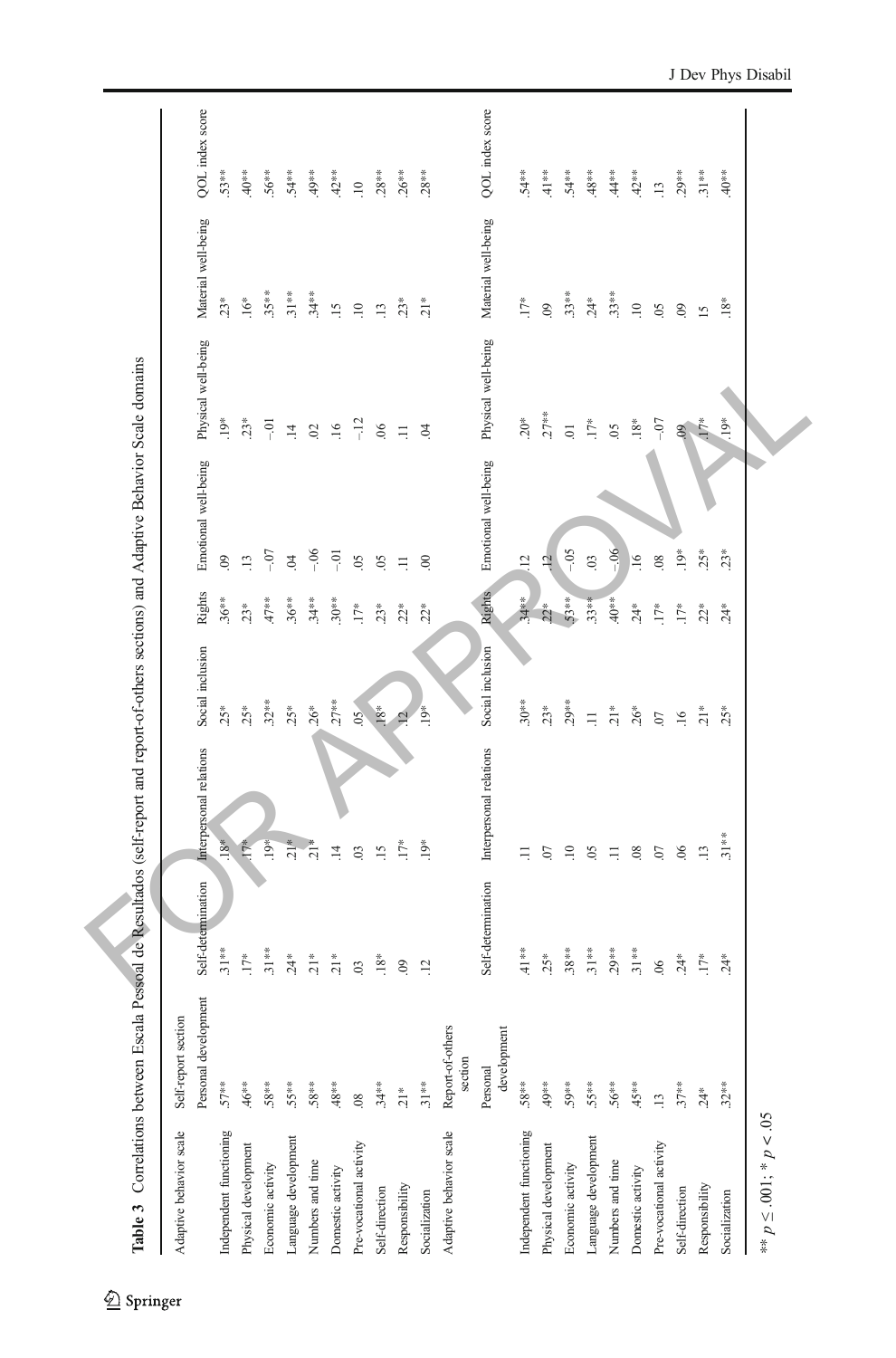| Table 4 Correlations between Escala |                             |                    | Pessoal de Resultados (self-report and report-of-others sections) and supports intensity scale domains |                  |                  |                      |                          |                      |                 |
|-------------------------------------|-----------------------------|--------------------|--------------------------------------------------------------------------------------------------------|------------------|------------------|----------------------|--------------------------|----------------------|-----------------|
| Supports Intensity Scale            | Self-report section         |                    |                                                                                                        |                  |                  |                      |                          |                      |                 |
|                                     | Personal development        | Self-determination | Interpersonal relations                                                                                | Social inclusion | Rights           | Emotional well-being | Physical well-being      | Material well-being  | QOL index SCORE |
| Home living activities              | $-48**$                     | $-26*$             | $-23*$                                                                                                 | $-30**$          | $-31**$          | $-06$                | $-19*$                   | $-0.8$               | $-42**$         |
| Community living activities         | $-49**$                     | $-18*$             | $-14$                                                                                                  | $-26*$           | $-.36**$         | $\overline{0}$       | $-0.9$                   | $-16$                | $-40**$         |
| Lifelong learning activities        | $-32**$                     | $-19*$             | $-13$                                                                                                  | $-16*$           | $-24*$           | $\overline{0}$       | $-0.8$                   | $\frac{1}{\epsilon}$ | $-26*$          |
| Employment activities               | $-.27**$                    | $\frac{1}{1}$      | $-10$                                                                                                  | $-06$            | $\overline{a}$   | $\rm C$              | $-0.4$                   | $\overline{0}$       | $-13$           |
| Health and safety activities        | $-.36**$                    | $-21*$             | $\overline{a}$                                                                                         | $\frac{25}{1}$   | $-22*$           | 03                   | $-10$                    | $-10$                | $-0.26*$        |
| Social activities                   | $-.35***$                   | $-21*$             | $-17*$                                                                                                 | $-21*$           | $-25*$           | 03                   | $-10$                    | $-07$                | $-29**$         |
| Supports intensity Scale            | section<br>Report-of-others |                    |                                                                                                        |                  |                  |                      |                          |                      |                 |
|                                     | Personal Development        | Self-Determination | Interpersonal Relations                                                                                | Social Inclusion | Rights           | Emotional Well-Being | Physical Well-Being      | Material Well-Being  | QOL Index Score |
| Home living activities              | $-49**$                     | $-.27**$           | $-13$                                                                                                  | $-32**$          | $\sum_{i=1}^{8}$ | $-99$                | $-0.5$                   | $\overline{0}$       | $-40*$          |
| Community living activities         | $-.51**$                    | $-21*$             | g.                                                                                                     | $-26*$           | $-31**$          | .06                  | $-0.5$                   | $-0$                 | $-38**$         |
| Lifelong learning activities        | $-30**$                     | $-12$              | $\overline{a}$                                                                                         | $-23*$           | $-20*$           | $\overline{50}$      | $\overline{\mathcal{S}}$ | $-0$                 | $-0.20*$        |
| Employment activities               | $-26*$                      | $\overline{a}$     | $-10$                                                                                                  | $-14$            | $-03$            | $\mathfrak{S}$       | $\sim$                   | $\overline{\circ}$   | $-12$           |
| Health and safety activities        | $-.36***$                   | $-15$              | $-12$                                                                                                  | $-26*$           | $-17*$           | $\odot$              | $-02$                    | $-13$                | $-26*$          |
| Social activities                   | $-36**$                     | $-25*$             | $-12$                                                                                                  | $-22*$           | $-18*$           | Î                    | Ę                        | $-10$                | $-30**$         |
| ** $p \le 0.001$ ; * $p < 0.05$     |                             |                    |                                                                                                        |                  |                  |                      |                          |                      |                 |
|                                     |                             |                    |                                                                                                        |                  |                  |                      |                          |                      |                 |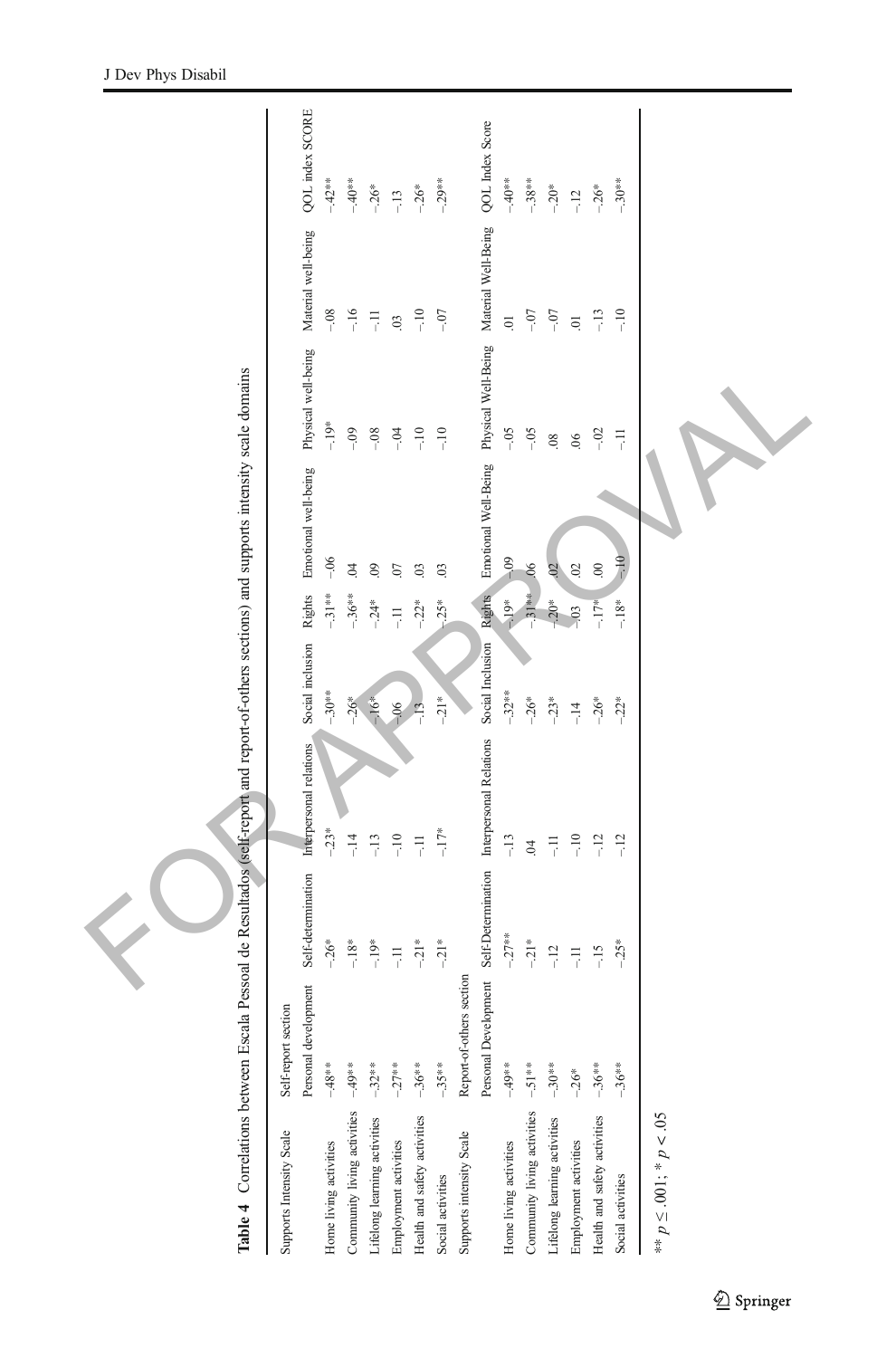subscales were well below the moderate range, with the Employment Activities subscale  $(r = -13$  for self-report and  $r = -12$  for report-of-others) showing an exceptionally low correlation with the QOL Index Score.

#### ABS and SIS as Predictors of QOL

Regression analyses were used to further determine the extent to which the adaptive behavior predicted QOL outcomes as measured in both POS self-report and report-of-others conditions. Table 5 shows that adaptive behavior proved to be relatively robust predictor of QOL scores under both conditions of data collection. The effect sizes were evaluated based on Lipsey and Wilson's (2001) guidelines: insignificant  $(d = .00-.19)$ , small  $(d = .20-.49)$ , medium  $(d = .50-.79)$ , and large  $(d > .80)$ . In regard to self-reported scores, adaptive behavior was a robust predictor of (1) Personal Development domain ( $\beta = .61$ ,  $t(144) = 9.32, d = 1.54, (2)$  Self-Determination domain  $(\beta = .29,$  $t(144) = 3.64, d = .61, (3)$  Social Inclusion domain  $(\beta = .30, t(144) = 3.79,$  $d = .63$ ), (4) Rights domain ( $\beta = .41$ ,  $t(144) = 5.33$ ,  $d = .90$ ), (5) Material Well-Being domain ( $\beta$  = .30, t(144) = 3.74, d = .63), and (6) QOL Index Score  $(\beta = .50, t(144) = 6.97, d = 1.16).$ 

The pattern of coefficients across the QOL domains was similar for data collected through self-report and report-of-others. Nevertheless, adaptive behavior was a small predictor of the Material Well-Being domain in regard to scores based on report-ofothers ( $\beta$  = .23, t(144) = 2.89, d = .47). Data analyses further revealed that adaptive behavior had little to no predictive power in respect to Interpersonal Relations, Emotional Well-Being, and Physical Well-Being domains (d's with self-report and report-of-others ranged from .10 to .45).

collection. The effect sizes were evaluated based on Lipsey and Wilson's (2001)<br>guidelines: insignificant ( $d = .00-19$ ), small  $(d = .50-79)$ , and large ( $d > .00$ ). In regard to self-reported scotes, adaptive<br>behavior was a ro Table 5 further reveals that adaptive behavior was best at predicting scores in the Personal Development domain on both parts ( $R^2 = .37$ ,  $F(1, 144) = 86.86$  and  $R^2 = .38$ ,  $F(1, 144) = 91.24$ . The coefficients of determination were evaluated based on conventional guidelines: small  $\geq$  .02, medium  $\geq$  .13, and large  $\geq$  .26 (Cohen 1988). Findings also showed a medium explanation in regard to the Rights domain ( $R^2 = .16$ ,  $F(1, 144) = 28.41$  and  $R^2 = .15$ ,  $F(1, 144) = 26.87$ ). The coefficient obtained for the composite score (i.e., QOL Index Score) was near the lower border of Cohen's (1988) large range. Adaptive behavior seems to explain 24.70 %  $\lceil R^2 = .25, F(1, 144) = 48.63$  (selfreport)] or 23.50 %  $[R^2 = .24, F(1, 144) = 45.56$  (report-of-others)] of the QOL total score.

Table 6 reveals that support needs were less powerful than the adaptive behavior in terms of predicting QOL outcomes based on data from POS self-report as well as report-of-others. In regard to self-report measure, support needs predicted scores in the (1) Personal Development domain ( $\beta = -.47$ ,  $t(144) = -6.39$ ,  $d = -1.07$ ), (2) Self-Determination domain ( $\beta = -.24$ , t(144) = −2.93, d = −.50), (3) Rights domain  $(\beta = -.31, t(144) = -3.89, d = -.65)$ , and (4) QOL Index Score ( $\beta = -.35$ ,  $t(144) = -4.47$ ,  $d = -0.75$ ). In regard to self-report measure, the support needs predicted scores in the (1) Personal Development domain ( $\beta$  = -.47, t(144) = -6.39, d = -1.07), (2) Self-Determination domain ( $\beta = -.24$ ,  $t(144) = -2.93$ ,  $d = -.50$ ), (3) Rights domain  $(\beta = -0.31, t(144) = -3.89, d = -0.65)$ , and (4) QOL Index Score  $(\beta = -0.35,$  $t(144) = -4.47$ ,  $d = -0.75$ . In regard to report-of-others measure, support needs predicted scores in the (1) Personal Development domain ( $\beta$  = −.47, t(144) = −6.39,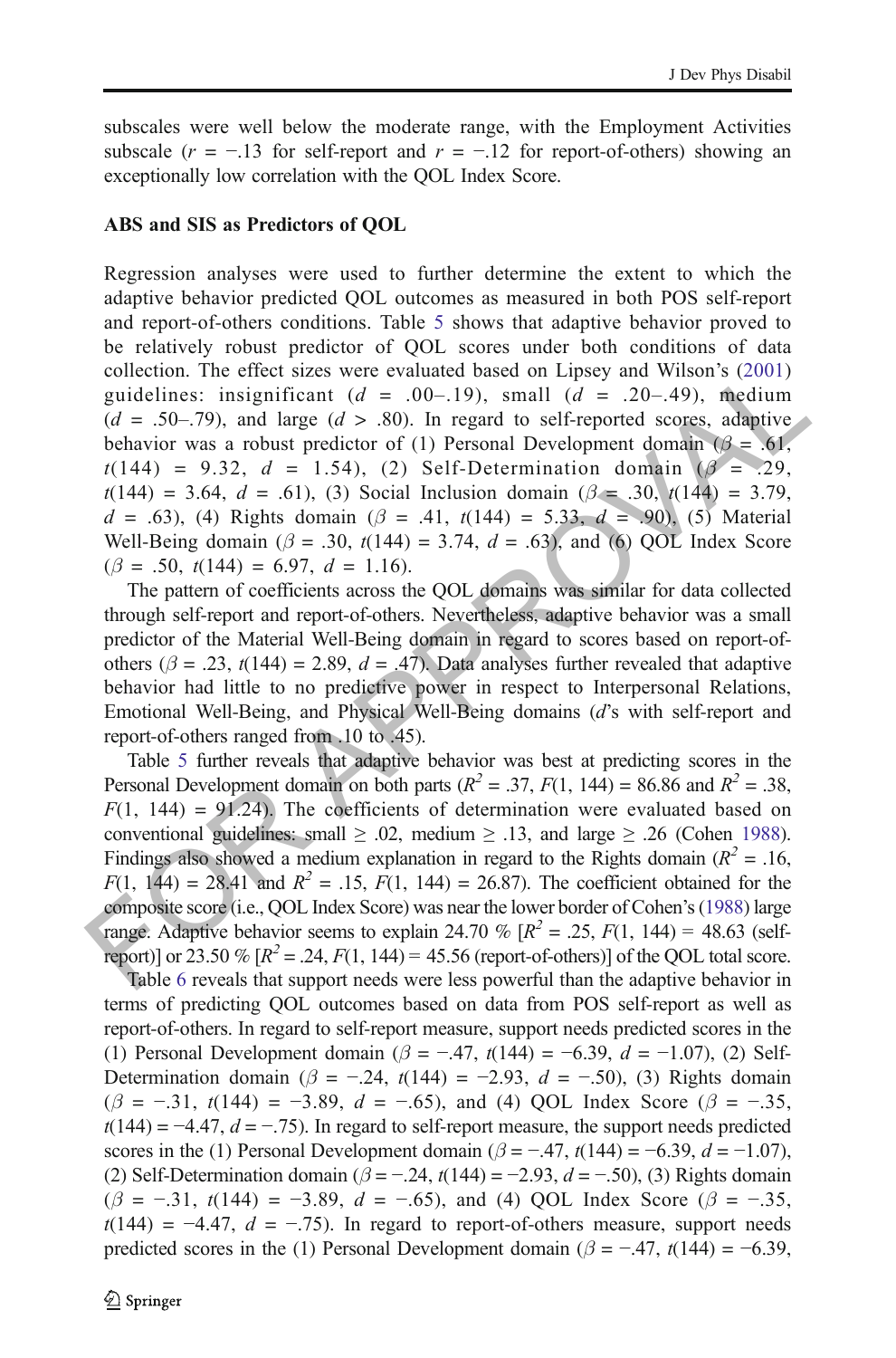|                                                                                                         |                     | QOL Index Score                                                    |               | 1.16<br>$.50**$                             | 25               | 48.63**   | (1, 144) |                  | QOL Index Score                            |                | 1.13<br>$49**$           | 24                        | $45.56**$ | (1, 144) |                                                                                                                       |
|---------------------------------------------------------------------------------------------------------|---------------------|--------------------------------------------------------------------|---------------|---------------------------------------------|------------------|-----------|----------|------------------|--------------------------------------------|----------------|--------------------------|---------------------------|-----------|----------|-----------------------------------------------------------------------------------------------------------------------|
|                                                                                                         |                     | Well-Being<br>Material                                             | Ó<br>p        | 63<br>$.30**$                               |                  | $14.00**$ | (1, 144) |                  | Well-Being<br>Material                     | 0<br>Þ         | 47                       |                           | $8.36*$   | (1, 144) |                                                                                                                       |
|                                                                                                         |                     |                                                                    | Ó<br>p        | $\ddot{.}30$                                | $\overline{0}$   |           |          |                  | Physical Well-Being                        | Ó<br>Д         | $23*$<br>.37             | $\widetilde{\mathcal{S}}$ |           |          |                                                                                                                       |
|                                                                                                         |                     | Well-Being<br>Physical                                             | $\varphi$     | $\ddot{5}$                                  | $\overline{0}$   | 3.12      | (1, 144) |                  |                                            | $\varphi$      | $18*$                    | $\ddot{0}$                | $5.07*$   | (1, 144) |                                                                                                                       |
|                                                                                                         |                     | Well-Being<br>Emotional                                            | $\varphi$     | $\overline{a}$<br>$\widetilde{\mathcal{S}}$ | $-0.1$           | 29        | (1, 144) |                  | Well-Being<br>Emotional                    | Þ<br>$\varphi$ | $\ddot{c}$               | Ξ.                        | 2.02      | (1, 144) |                                                                                                                       |
|                                                                                                         |                     |                                                                    | A<br>Ó        | $\overline{6}$<br>$41**$                    | $\overline{.}16$ | $28.41**$ | (1, 144) |                  | Rights                                     | ø              | 87<br>$.40**$            | $\overline{.15}$          | $26.87**$ | (1, 144) |                                                                                                                       |
|                                                                                                         |                     |                                                                    |               | 63                                          |                  | 14.34**   | (1, 144) |                  | Social Inclusion                           | A              | $\overline{6}$<br>$29**$ |                           | $13.00**$ | (1, 144) |                                                                                                                       |
|                                                                                                         |                     |                                                                    | ∞             | $30**$<br>$-45$                             | $.08\,$          |           |          |                  |                                            | Ó              | .26                      | 08                        |           |          |                                                                                                                       |
| quality of life scores (self-report and report-of-others sections) and adaptive behavior score (part 1) |                     | Self-Determination Interpersonal Relations Social Inclusion Rights | A<br>Ó        | $22*$                                       | S.               | 7.29*     | (1, 144) |                  | Self-Determination Interpersonal Relations | Þ<br>Ó         | $\ddot{13}$              | $\overline{a}$            | 2.42      | (1, 144) | $\beta$ Standardized coefficients Beta, d Cohen's d R <sup>2</sup> Adjusted R square, F F-test, Df Degrees of freedom |
|                                                                                                         |                     |                                                                    |               | $\ddot{\circ}$                              |                  |           |          |                  |                                            | Þ              | 87                       |                           |           |          |                                                                                                                       |
|                                                                                                         |                     |                                                                    | $\varnothing$ | $29**$                                      | 08               | $13.22**$ | (1, 144) |                  |                                            | $\varnothing$  | $40**$                   | $\ddot{5}$                | $27.32**$ | (1, 144) |                                                                                                                       |
| Table 5 Regression analyses between                                                                     | Self-report section | Personal Development                                               |               | $\ddot{54}$                                 |                  |           |          | Report-of-others | Personal Development                       |                | 1.58                     |                           |           |          |                                                                                                                       |
|                                                                                                         |                     |                                                                    | B             | $.61***$                                    | 37               | 86.86**   | (1, 144) | section          |                                            | Ó              | $.62**$                  | 38                        | 91.24 **  | (1, 144) | ** $p \le 0.001$ ; * $p < 0.05$                                                                                       |
|                                                                                                         |                     |                                                                    |               | behavior<br>Adaptive                        | $R^{\!2}$        | Ŀ         | ă        |                  |                                            |                | behavior<br>Adaptive     | $R\sp2$                   |           |          |                                                                                                                       |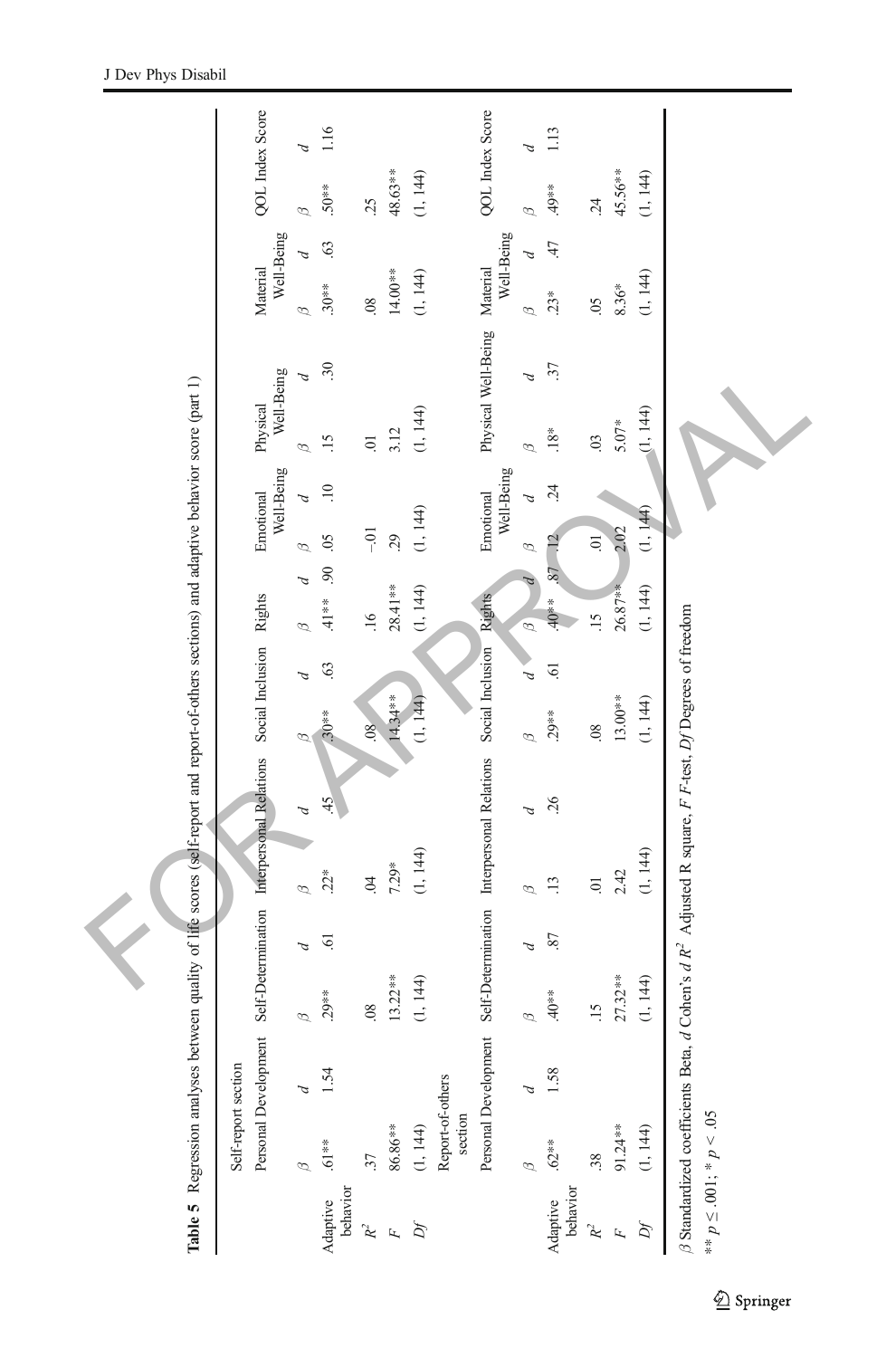| $-20$<br>$-14$<br>p<br>P<br>(1, 144)<br>1.50<br>$-10$<br>$-0.7$<br>$\odot$<br>$\odot$<br>$77\,$<br>$\overline{\mathcal{C}}$<br>B<br>Physical Well-Being<br>Physical Well-Being<br>$-24$<br>$-5$<br>p<br>P<br>(1, 144)<br>2.17<br>$-12$<br>$-02$<br>$-0.1$<br>$\overline{0}$<br>$\overline{\circ}$<br>Ó<br>d<br>Emotional Well-Being<br>Emotional Well-Being<br>$-02$<br>$\overline{08}$<br>p<br>p<br>(1, 144)<br>$-0$<br>$\overline{5}$<br>25<br>ą<br>$\ddot{5}$<br>$\overline{03}$<br>đ<br>45<br>$-0.65$<br>Þ<br>$15.10**$<br>(1, 144)<br>$-31**$<br>Rights<br>Rights<br>$7.59*$<br>$-22*$<br>$\ddot{5}$<br>$\overline{0}$<br>Ó<br>$\varnothing$<br>Social Inclusion<br>Social Inclusion<br>$-61$<br>$\overline{d}$<br>Þ<br>13.39**<br>(1, 144)<br>$-29**$<br>$23*$<br>8.06*<br>08<br>60 <sub>5</sub><br>$\overline{\mathscr{C}}$<br>Interpersonal Relations<br>Interpersonal Relations<br>$-37$<br>$-22$<br>$\overline{a}$<br>p<br>(1, 144)<br>$4.63*$<br>$-18*$<br>$1.67\,$<br>Ę<br>$\overline{\mathrm{S}}$<br>$\Xi$<br>Ø<br>B<br>Self-Determination<br>Self-Determination<br>$-50$<br>$-47$<br>p<br>$\overline{b}$<br>144<br>$7.90*$<br>$8.56*$<br>$-23*$<br>$-24*$<br>$\beta$<br>$\ddot{\circ}$<br>$\exists$<br>$\varphi$<br>$\widetilde{\mathrm{S}}$<br>Report-of-others section<br>Personal Development<br>Personal Development<br>$-1.07$<br>$-1.07$<br>Self-report section<br>$\overline{a}$<br>(1, 144)<br>$40.88**$<br>40.84**<br>$-47**$<br>$-47**$<br>22<br>$\tilde{\mathcal{L}}$<br>$\sigma$<br>đ<br>Support needs<br>Support needs<br>$\mathbb{R}^2$<br>ď<br>$\mathcal{R}^2$<br>F<br>Ŀ, |                                        |  |  |  |  |
|--------------------------------------------------------------------------------------------------------------------------------------------------------------------------------------------------------------------------------------------------------------------------------------------------------------------------------------------------------------------------------------------------------------------------------------------------------------------------------------------------------------------------------------------------------------------------------------------------------------------------------------------------------------------------------------------------------------------------------------------------------------------------------------------------------------------------------------------------------------------------------------------------------------------------------------------------------------------------------------------------------------------------------------------------------------------------------------------------------------------------------------------------------------------------------------------------------------------------------------------------------------------------------------------------------------------------------------------------------------------------------------------------------------------------------------------------------------------------------------------------------------------------------------------------------------------------------------------------------|----------------------------------------|--|--|--|--|
|                                                                                                                                                                                                                                                                                                                                                                                                                                                                                                                                                                                                                                                                                                                                                                                                                                                                                                                                                                                                                                                                                                                                                                                                                                                                                                                                                                                                                                                                                                                                                                                                        | QOL Index Score<br>Material Well-Being |  |  |  |  |
|                                                                                                                                                                                                                                                                                                                                                                                                                                                                                                                                                                                                                                                                                                                                                                                                                                                                                                                                                                                                                                                                                                                                                                                                                                                                                                                                                                                                                                                                                                                                                                                                        | $\tilde{\mathcal{C}}$                  |  |  |  |  |
|                                                                                                                                                                                                                                                                                                                                                                                                                                                                                                                                                                                                                                                                                                                                                                                                                                                                                                                                                                                                                                                                                                                                                                                                                                                                                                                                                                                                                                                                                                                                                                                                        | $-35***$                               |  |  |  |  |
|                                                                                                                                                                                                                                                                                                                                                                                                                                                                                                                                                                                                                                                                                                                                                                                                                                                                                                                                                                                                                                                                                                                                                                                                                                                                                                                                                                                                                                                                                                                                                                                                        | $\overline{12}$                        |  |  |  |  |
|                                                                                                                                                                                                                                                                                                                                                                                                                                                                                                                                                                                                                                                                                                                                                                                                                                                                                                                                                                                                                                                                                                                                                                                                                                                                                                                                                                                                                                                                                                                                                                                                        | $19.96**$                              |  |  |  |  |
|                                                                                                                                                                                                                                                                                                                                                                                                                                                                                                                                                                                                                                                                                                                                                                                                                                                                                                                                                                                                                                                                                                                                                                                                                                                                                                                                                                                                                                                                                                                                                                                                        | (1, 144)                               |  |  |  |  |
|                                                                                                                                                                                                                                                                                                                                                                                                                                                                                                                                                                                                                                                                                                                                                                                                                                                                                                                                                                                                                                                                                                                                                                                                                                                                                                                                                                                                                                                                                                                                                                                                        |                                        |  |  |  |  |
|                                                                                                                                                                                                                                                                                                                                                                                                                                                                                                                                                                                                                                                                                                                                                                                                                                                                                                                                                                                                                                                                                                                                                                                                                                                                                                                                                                                                                                                                                                                                                                                                        | QOL Index Score<br>Material Well-Being |  |  |  |  |
|                                                                                                                                                                                                                                                                                                                                                                                                                                                                                                                                                                                                                                                                                                                                                                                                                                                                                                                                                                                                                                                                                                                                                                                                                                                                                                                                                                                                                                                                                                                                                                                                        | $\tilde{\mathcal{C}}$                  |  |  |  |  |
|                                                                                                                                                                                                                                                                                                                                                                                                                                                                                                                                                                                                                                                                                                                                                                                                                                                                                                                                                                                                                                                                                                                                                                                                                                                                                                                                                                                                                                                                                                                                                                                                        | $-31**$                                |  |  |  |  |
|                                                                                                                                                                                                                                                                                                                                                                                                                                                                                                                                                                                                                                                                                                                                                                                                                                                                                                                                                                                                                                                                                                                                                                                                                                                                                                                                                                                                                                                                                                                                                                                                        | $\overline{60}$                        |  |  |  |  |
|                                                                                                                                                                                                                                                                                                                                                                                                                                                                                                                                                                                                                                                                                                                                                                                                                                                                                                                                                                                                                                                                                                                                                                                                                                                                                                                                                                                                                                                                                                                                                                                                        | $14.74***$                             |  |  |  |  |
| (1, 144)<br>(1, 144)<br>(1, 144)<br>(1, 144)<br>(1, 144)<br>(1, 144)<br>144<br>$\exists$<br>(1, 144)<br>ď                                                                                                                                                                                                                                                                                                                                                                                                                                                                                                                                                                                                                                                                                                                                                                                                                                                                                                                                                                                                                                                                                                                                                                                                                                                                                                                                                                                                                                                                                              | (1, 144)                               |  |  |  |  |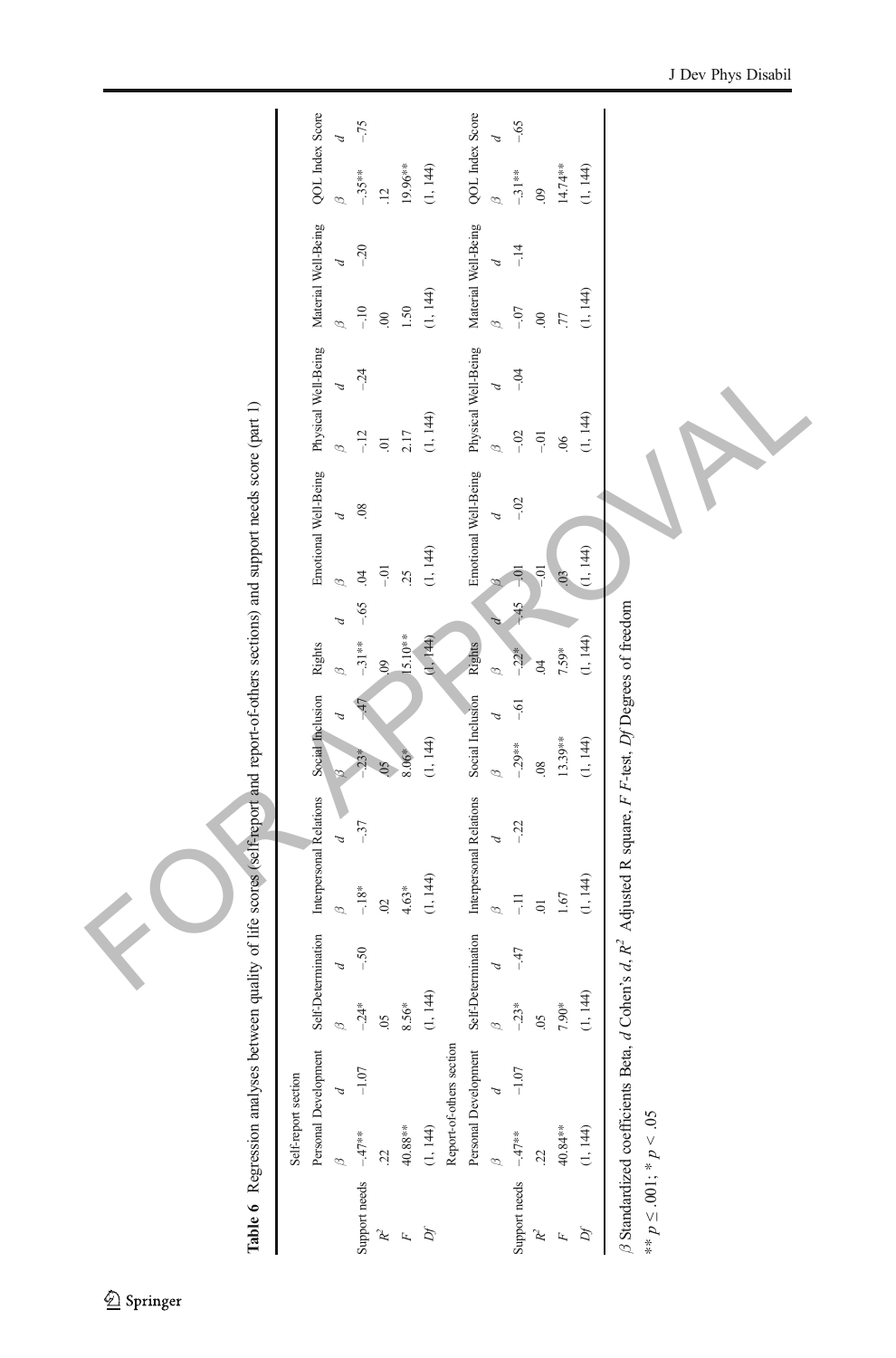$d = -1.07$ , (2) Social Inclusion domain ( $\beta = -.29$ ,  $t(144) = -3.67$ ,  $d = -.61$ ), and (3) QOL Index Score ( $\beta$  = −.31, t(144) = −3.84, d = −.65).

As with the adaptive behavior, prediction was best with the Personal Development domain (see Table 6). In this QOL dimension, the coefficient of determination was the same under both data collection conditions (i.e.,  $R^2 = .22$ ). An  $R^2$  value of .09 or less was generated in all other QOL domains, suggesting that the support needs had little to no explaining power. Likewise, the coefficient of determination obtained for the composite score, the OOL Index, was similar under both data collection conditions  $\mathbb{R}^2 = 0.12$ ,  $F(1, 0.1)$ 144) = 19.96 (self-report) and  $R^2 = .09$ ,  $F(1, 144) = 14.74$  (report-of-others)].

#### **Discussion**

The purpose of this investigation was to shed light on relationships among measures of adaptive behavior, support needs, and QOL. This research was undertaken to extend both conceptual and practical knowledge, as has been called for by prior researchers (Harries et al. 2005; Schalock and Verdugo 2009; Thompson et al. 2014a; Wehmeyer et al. 2009). Findings from this investigation uniquely contribute to the body of existing literature by analyzing data from three assessment measures (i.e., the ABS, SIS, and POS) collected simultaneously on a sample of Portuguese adults with ID, and by incorporating both self-report and report-of-others QOL measures.

**Discussion**<br>
The purpose of this investigation was to shed light on relationships among<br>
measures of adaptive behavior, support needs, and QOL. This research was<br>
undertaken to extend both conceptual and practical knowle The unique contributions of the current study are related to the scope and context of data collected. First, although many researchers have examined data related to two of the three constructs, a search of PsycINFO (using the keywords support needs, adaptive behavior, and QOL) revealed only one article (i.e., Riches et al. 2009) published in a peer-reviewed journal where measures of all three constructs were collected on the same population. Riches et al. (2009) data were presented in the context of providing evidence to support the construct validity of a support needs assessment scale, the I-CAN. Their discussion of the relationships between the three measures was limited.

The second unique contribution of this investigation is related to the context of Portuguese society. The vast majority of prior researchers using measures of adaptive behavior, support needs, and QOL has collected data in countries with well-established community-based service systems (i.e., systems are widespread and have been developed over multiple decades) compared to Portugal (e.g., see Bossaert et al. 2009; Riches et al. 2009; Wehmeyer et al. 2009). Examining relationships between assessments of adaptive behavior, support needs, and QOL in the Portuguese context provides insight regard the extent to which prior research findings and conclusions may be generalizable to countries that are in earlier stages of community-based services and inclusive practices.

The first phase of our research involved examining the direction and extent of correlation among the three measures. Based on prior conceptual and empirical literature (Chou et al. 2013; Claes et al. 2009, 2012; Harries et al. 2005; Nota et al. 2007; Thompson et al. 2004), we hypothesized that there would be moderate correlations between QOL, adaptive behavior, and support needs. Moreover, we anticipated that the intensity of support needs would be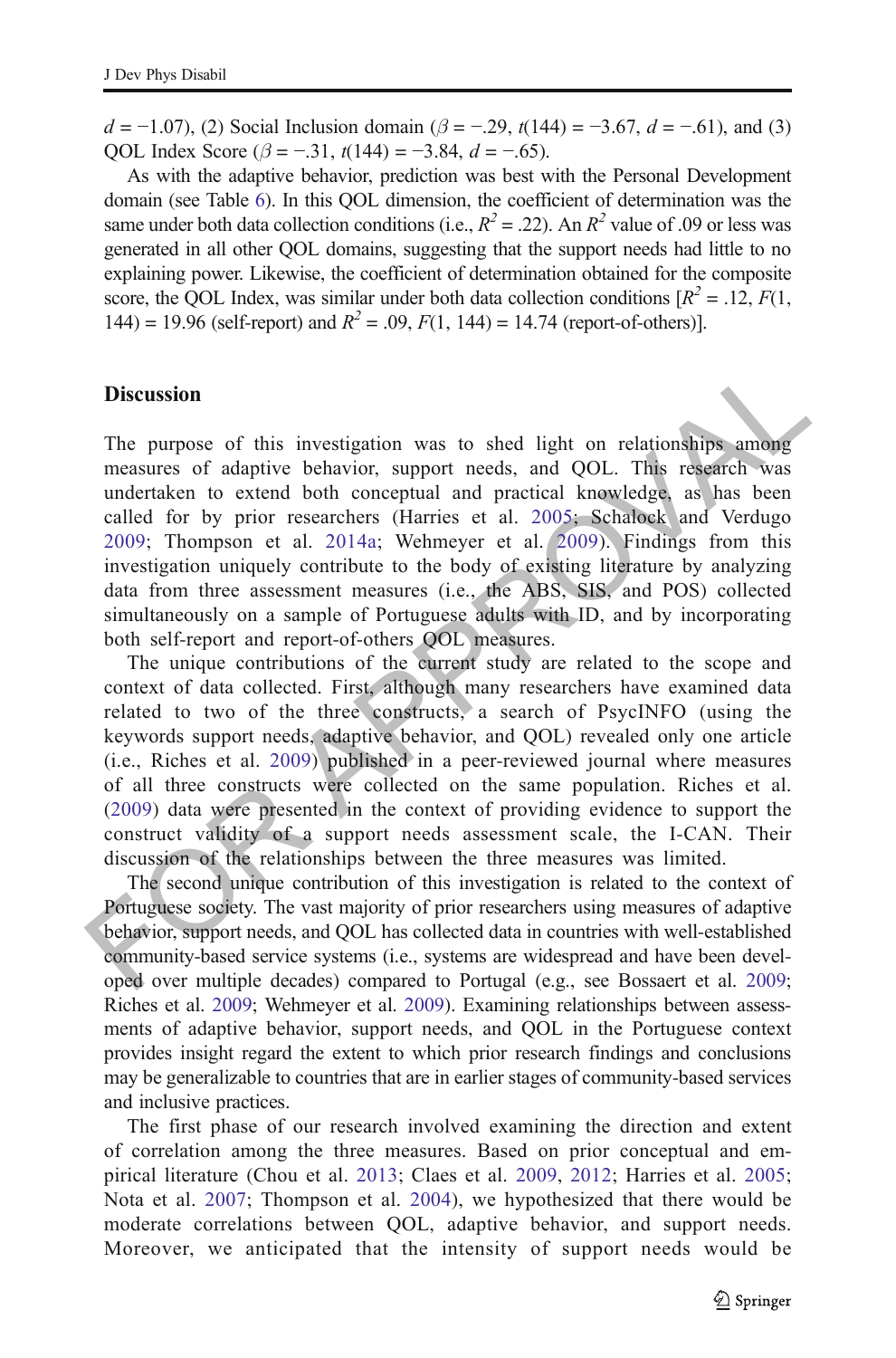negatively correlated with the adaptive behavior proficiency and QOL, and that the adaptive behavior would be positively correlated with QOL. Results of correlation analyses supported the hypothesized relationship between the three constructs.

needs are conceptualized. In this regard, while the ABS provides a measure of<br>activities (Nhira 2012; Santos and Morato 2012b), the SIS caluates how much<br>activities (Nhira 2012; Santos and Morato 2012b), the SIS valuates h The ABS domains showed a moderate relationship with the SIS subscales. Previous researchers have reported similar levels of correlation between measures of adaptive behavior and support needs (e.g., Claes et al. 2009; Harries et al. 2005; Thompson et al. 2004). Results of our research highlighted that greater adaptive behavior skills correlate with lower levels of support needs. This finding is not surprising given how adaptive behavior and the support needs are conceptualized. In this regard, while the ABS provides a measure of achievement related to skills needed to successfully function in daily life activities (Nihira 2012; Santos and Morato 2012b), the SIS evaluates how much assistance or support a person needs to participate as a member of an interdependent, contemporary society (Thompson et al. 2004, 2009). It is noteworthy that the correlations between SIS/ABS domains were higher than either the SIS/ POS or ABS/POS correlations. Nevertheless, prior researchers have found that level of personal competence as well as intensity of support needs are associated with QOL (e.g., Chou et al. 2013; Claes et al. 2012; Nota et al. 2007), and this finding held true in our investigation as well.

The QOL Index Score of the POS showed a moderate correlation with six (i.e., selfreport) and seven (i.e., report-of-others) of the 10 adaptive behavior domains on the ABS. The domains of Self-Direction and Responsibility showed a weak, although significant, correlation with the QOL construct. These findings support that there is a positive relationship between QOL and adaptive behavior. The results are consistent with prior investigations showing that people with higher levels of personal competence enjoy a higher QOL (Kraemer et al. 2003; Schalock et al. 1994).

The SIS subscales also showed a relationship with the QOL Index Score. The higher correlations were observed among Home Living Activities (i.e., selfreport and report-of-others) and Community Living Activities (i.e., self-report). The finding that Employment Activities showed practically no correlation with the QOL Index Score was not surprising given that people with ID involved in this study were all unemployed. Moreover, very few people with ID have a paid job in Portugal (Sousa et al. 2007). Although the finding that level of support needed is not associated with employment outcomes provides evidence of an equitable service system, in this case it is equitable only because the needs of all of the people are being so poorly addressed. In the Portuguese context, much effort needs to be invested in changing the general population's perceptions regarding the capacity of people with ID to meaningfully contribute their talents to the larger society. Employment has not traditionally been perceived as important for this population in Portugal; therefore, many respondents (both people with ID and the people who knew them) may have had difficulty envisioning support needed by people with ID to obtain and maintain employment. It would appear that getting paid jobs for people with ID may be a less immediate goal than providing them with increased opportunities to make contributions that the general population recognizes and values. As perceptions in Portugal change regarding the usefulness of people with ID to society, it is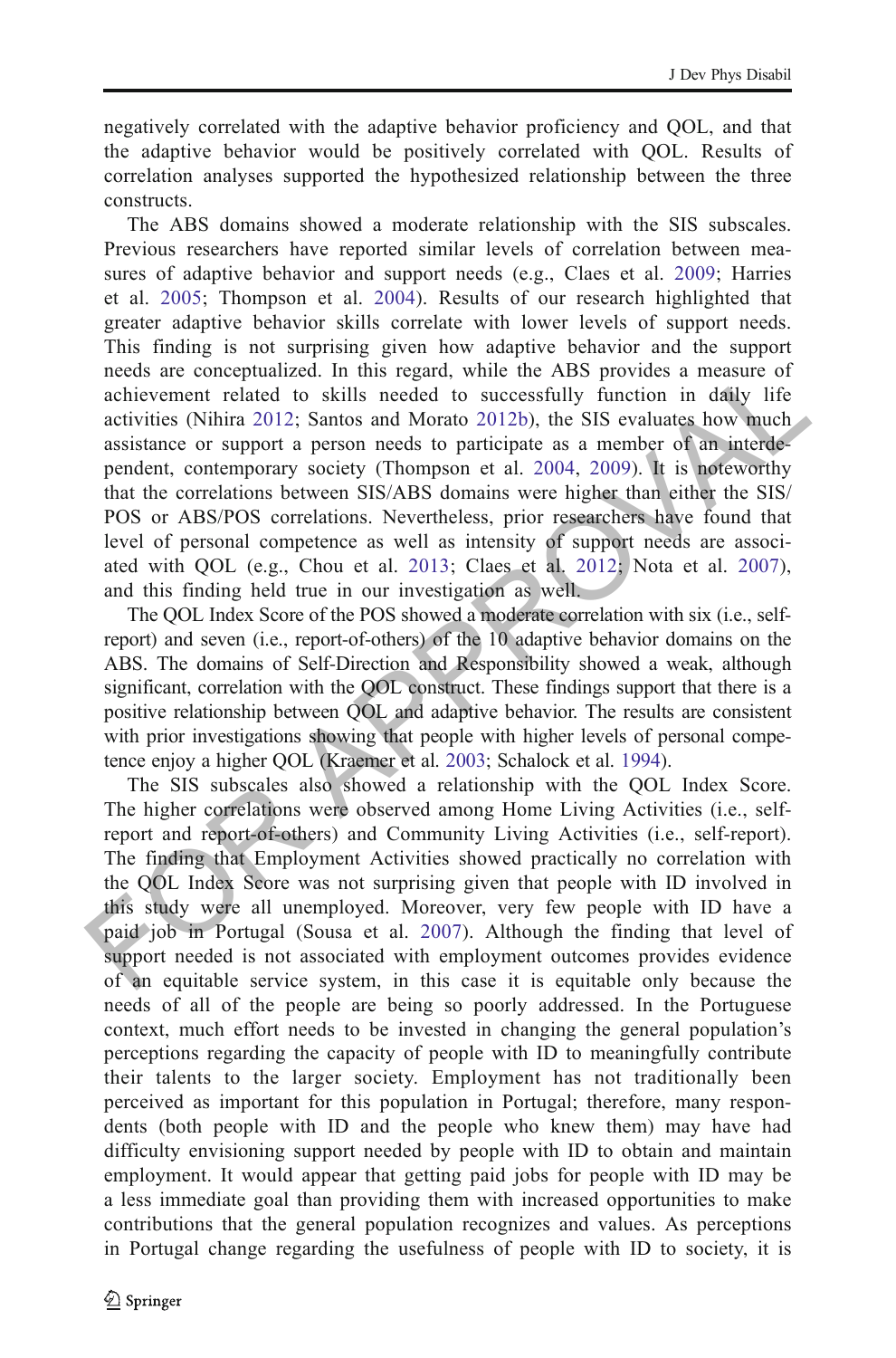likely that the importance of supports that empower people to make positive contributions to their world will be more fully recognized, and the relationships between employment supports and QOL outcomes will become clearer.

Findings also showed that the QOL domains associated with Emotional Well-Being, Physical Well-Being, and Material Well-Being were not correlated or had a weak correlation (self-report) with SIS scores. This is not surprising given that well-being is an internal disposition related to satisfaction with one's life conditions and status (Schalock and Verdugo 2002; Schwartz and Rabinovitz 2003). Logically, perceptions of well-being should be related to the alignment of supports received with support needed, but not related to the intensity of support needed. The SIS measures intensity of support needed, but it does not provide an indication of whether the supports than one receives are well aligned with the supports that one needs.

Findings from this investigation highlighted that Personal Development domain of the POS was best predicted by both adaptive behavior and support needs scores. This result was expected given that Personal Development domain is related to indicators and descriptors that also assess daily life activities. According to Schalock and Verdugo (2002), the domain includes: education (i.e., achievements, status), personal competence (i.e., cognitive, social, practical), and performance (i.e., success, achievement, productivity).

intensity of support needed. The SIS measures intensity of support needed, but<br>
it does not provide an indication of whether the supports than one receives are<br>
well aligned with the supports that one needs.<br>
Findings from The most prominent finding from this investigation is that people with greater adaptive skills and less intense support needs experience a higher QOL. This finding highlights the presence of inequities in the service system in Portugal. It is clear that those with higher SIS scores (more intense support needs) and lower ABS scores (fewer adaptive skills) are experiencing a relatively lower QOL compared to other adults with ID that are receiving services from Portugal's human service system. Although the service system undoubtedly has room for improvement in terms of meeting the needs of all adults with ID, the findings from this investigation strongly suggest that people with the most intense support needs and the fewest skills are the most vulnerable in terms of experience a poor QOL.

Future investigators should directly focus on the relationship between QOL and the extent to which people's support needs are properly addressed. We predict that people - regardless of their skill levels and the intensity of support they require - with relatively few unmet supports needs will experience a higher QOL that those whose support needs are largely unaddressed. According to the social-ecological understanding on disability, the critical difference between people with ID and the general population is that people with ID need extra supports to successfully participate in daily life activities in community settings (Schalock et al. 2010a; Thompson et al. 2009). Public policies, services, and professional practices that are directed towards addressing the support needs of people with ID do so by (a) modifying environments and activities so that people with ID can fully participate, and (b) arranging and providing individualize supports that enable people to successfully participate in communitybased settings and activities. In an ideal service system, the intensity of support needed would be largely irrelevant to QOL. A service system that was truly responsive to people's support needs would strive to assure that all people's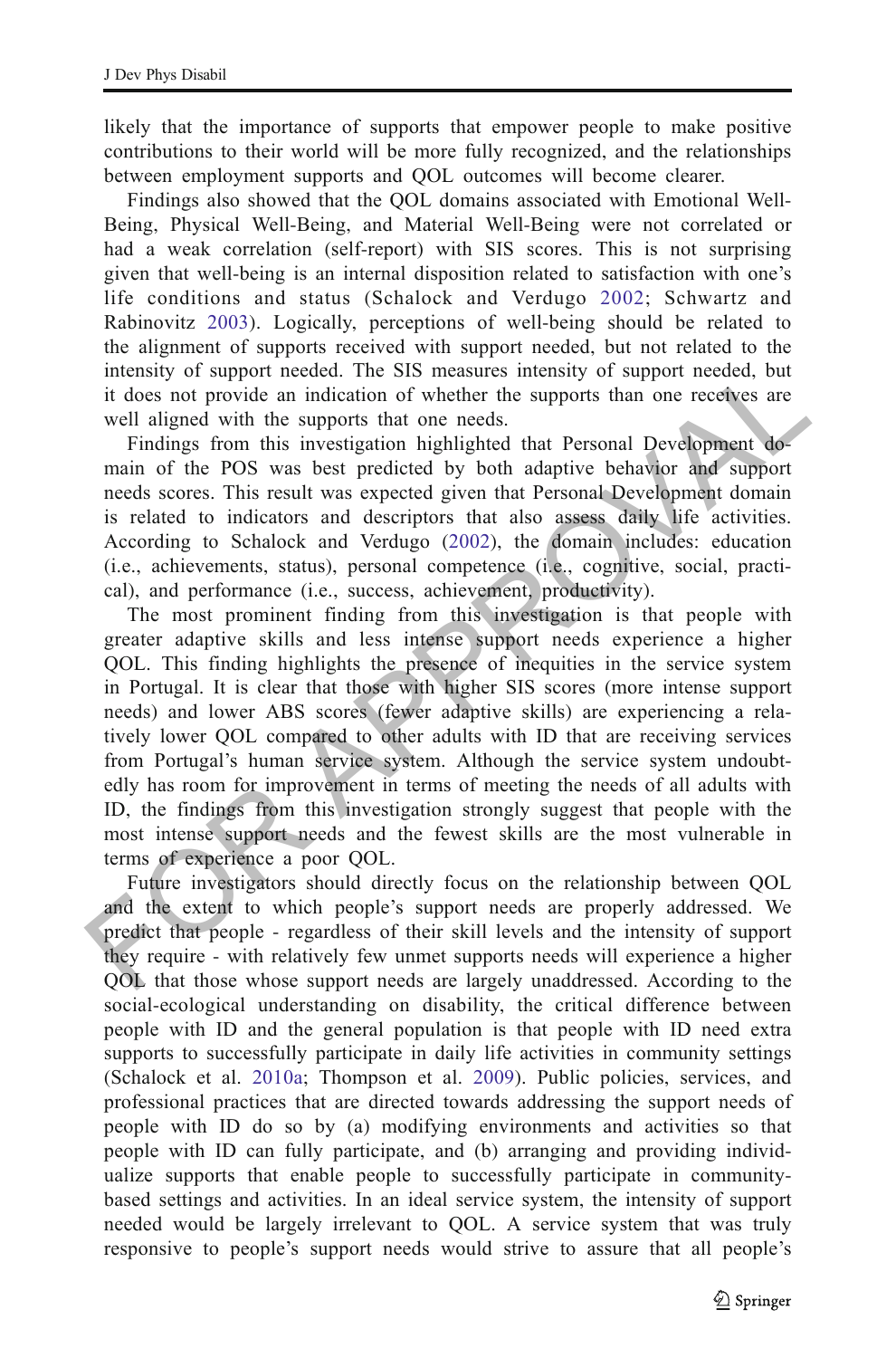needs are met. Therefore, a critical indicator of a service system where the support needs of all people were successfully addressed would be negligible differences in QOL among people with differing intensities of support needs.

Regarding the third purpose of the research, there was a high degree of consistency between the QOL measures based on self-report and report-of-others. This is encouraging because it shows that staff members who provided the proxy reports were sensitive to and aware of the life experiences and perspectives of the people with ID whom they support. Given that OOL is such a personal and subjective construct, it is important to get more than one perspective. This is especially true when measures of QOL have the potential to influence public policy and decision-making (Bonham et al. 2004; Claes et al. 2009; van Loon et al. 2010).

2004; Class et al. 2009; van Loon et al. 2010).<br>
The importance of getting the perspectives of people with D, whose inter-<br>
The importance of getting the perspectives of people with ID, whose inter-<br>
exist the service syst The importance of getting the perspectives of people with ID, whose interests the service system is supposed to serve, is self-evident. Who is in better position to evaluate one's QOL than oneself? In our view, however, no single perspective on QOL is totally sufficient because so many extraneous factors can influence QOL ratings. For instance, some people may have a natural proclivity to be extremely positive or extremely negative about their life circumstances. This could apply to all people, both with and without disabilities. Of course, there is a risk that key stakeholders may respond in way they believe will please the interviewer, just as there is a risk that stakeholders might respond differently depending on whether they are having a good or bad day. The critical point for those collecting QOL data to remember is that both people with ID and their proxies have valuable perspectives to share. Richer insights into a person's QOL are most likely achieved when there has been thoughtful consideration of different viewpoints and interpretations.

Differences in perspectives between people with ID and support staff confirm the importance of the active participation of those adults in the assessment process, and can be useful in terms of enhancing communication and problem solving. For instance, Claes et al. (2009) reported people with disabilities indicated they needed less intense supports compared to their staff members. In this regard, two reasons can be given, namely (a) people with disabilities were unaware of their vulnerabilities and needs for assistance or (b) staff members were over-protective and perceived people as less competent than they actually were. Individual cases differ, and in some instances it may be that with certain activities in life a person needs less intrusive supports, and in other activities the same person needs more intense supports. The critical point is that multiple perspectives are essential to getting the most accurate understanding of people's needs and outcomes, and multiple perspectives provide the best basis for discussion and problem-solving among planning team members.

The findings of this investigation have practical implications for services, practices, and policies in the field of ID. The three assessment measures that were the focus of this investigation can be useful to monitoring individual progress and establishing personalized support plans. Using multiple assessment tools results in a multidimensional evaluation that provides guidance on how to address the personenvironment mismatch that sets people with ID apart from the general population (Bonham et al. 2004; Claes et al. 2009; van Loon et al. 2010). In the field of ID, there is a need to gather information relative to people's strengths and weaknesses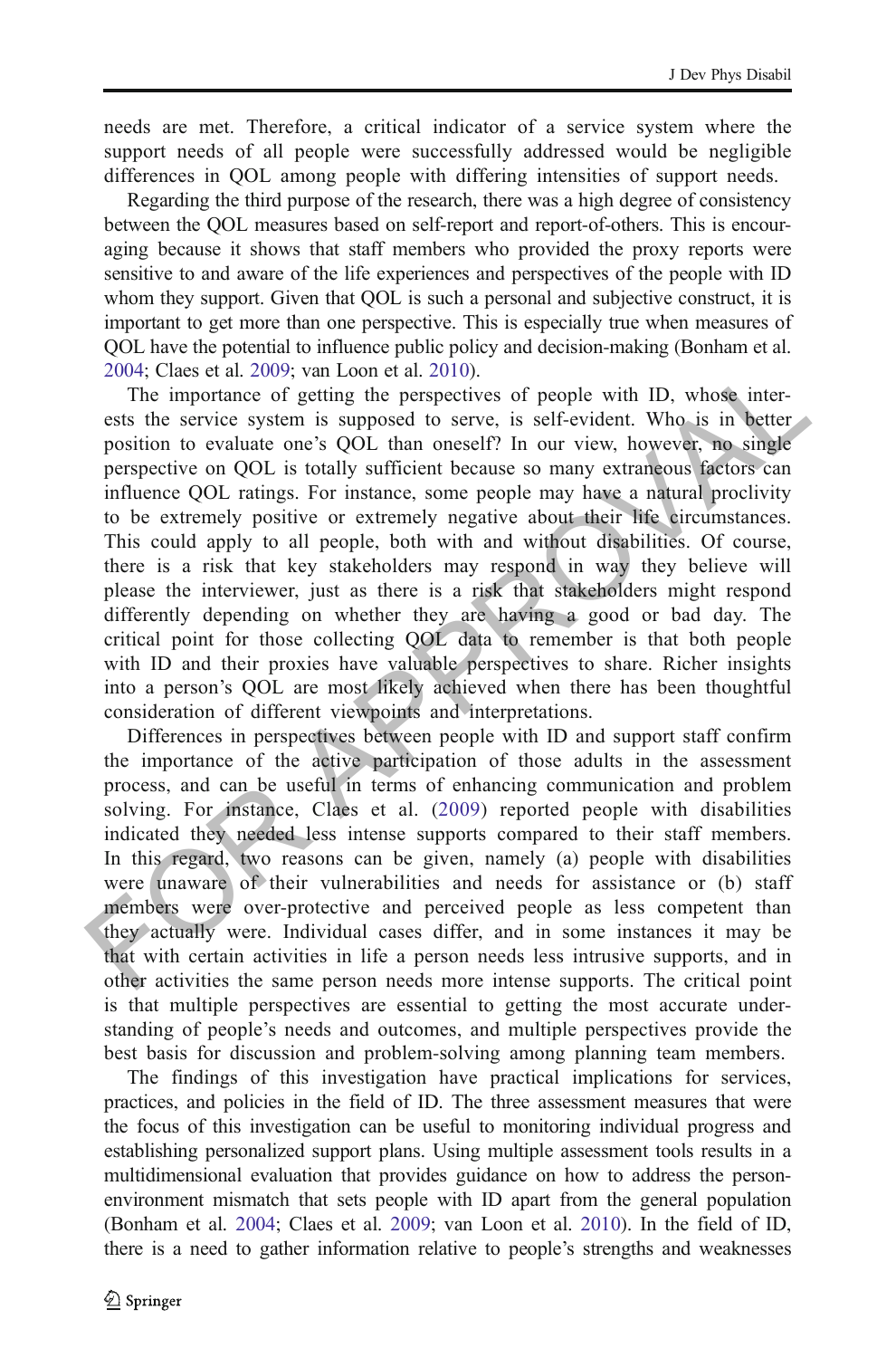(ABS), types and intensity of support needed (SIS), and personal outcomes associated with QOL (POS). Data from assessments should provide information that leads to thoughtful support planning, efficient use of resources, and ultimately an enhanced QOL for people with disabilities.

Moving the service system from a defect/disability/pathology orientation to a social-ecological orientation will undoubtedly take time. It is unquestionable, however, that the overarching goal must be "nothing short of widespread opportunities for people to engage in dignified and meaningful life activities that are based on their personal priorities and individual support needs^ (Thompson et al. 2014a, p. 96). Findings from this investigation confirm that adaptive behavior, support needs, and QOL are related constructs, and multiple measures are needed in order to understand people holistically. If comprehensive information were collected on a widespread basis, the service system could move toward an intervention model similar to the one advocated by van Loon et al. (2010). Namely, information regarding inputs (goals, choices, perspectives, adaptive behavior skills, support needs), throughputs (personalized supports planning and implementation based on consideration and valid measures of QOL outcomes, support needs, and personal competency), and outputs (enhanced personal outcomes) could be used to inform professional practice as well as public policy.

adaptive behavior, support needs, and QOL are related constructs, and multiple-<br>measures are needed in order to understand people hoiistically. If comprehen-<br>sive information were collected on a widespread basis, the serv Public policy and disability service reform should be focused on improving the QOL of citizens with ID. Data relevant to evaluating and monitoring social policies and societal practices (Brown et al. 2009) should drive changes in policy and service provision. In Portugal and elsewhere, it is urgent to inform practitioners (i.e., education and rehabilitation) about the application of the QOL model (Brown et al. 2009) and ethical principles in the field of ID (van Loon et al. 2010). It's also vital to build an equitable system of resource allocation based on differences in individual support needs and environmental circumstances. Finite public resources must be used efficiently and directed in ways that promote full participation in all dimensions of community life (Thompson et al. 2014a). Such practical approaches would assure that Portuguese education and rehabilitation services evolve in ways that encourage a more inclusive society, where people with ID are engaged as full citizens and valued members of their communities.

## Limitations

Our investigation had several limitations and the results should be interpreted with these in mind. First, we note the size of our sample and the fact that it was a convenience sample. Data from a truly representative sample of people with ID in Portugal might provide different results. Also, the sample was skewed because people with ID involved in this study were all unemployed. Although this is typical of people in Portugal, it is not typical in other countries with more developed community-based service systems. Additionally, all of the people with ID in this study were able to communicate their preferences and opinions, and future investigations into differences in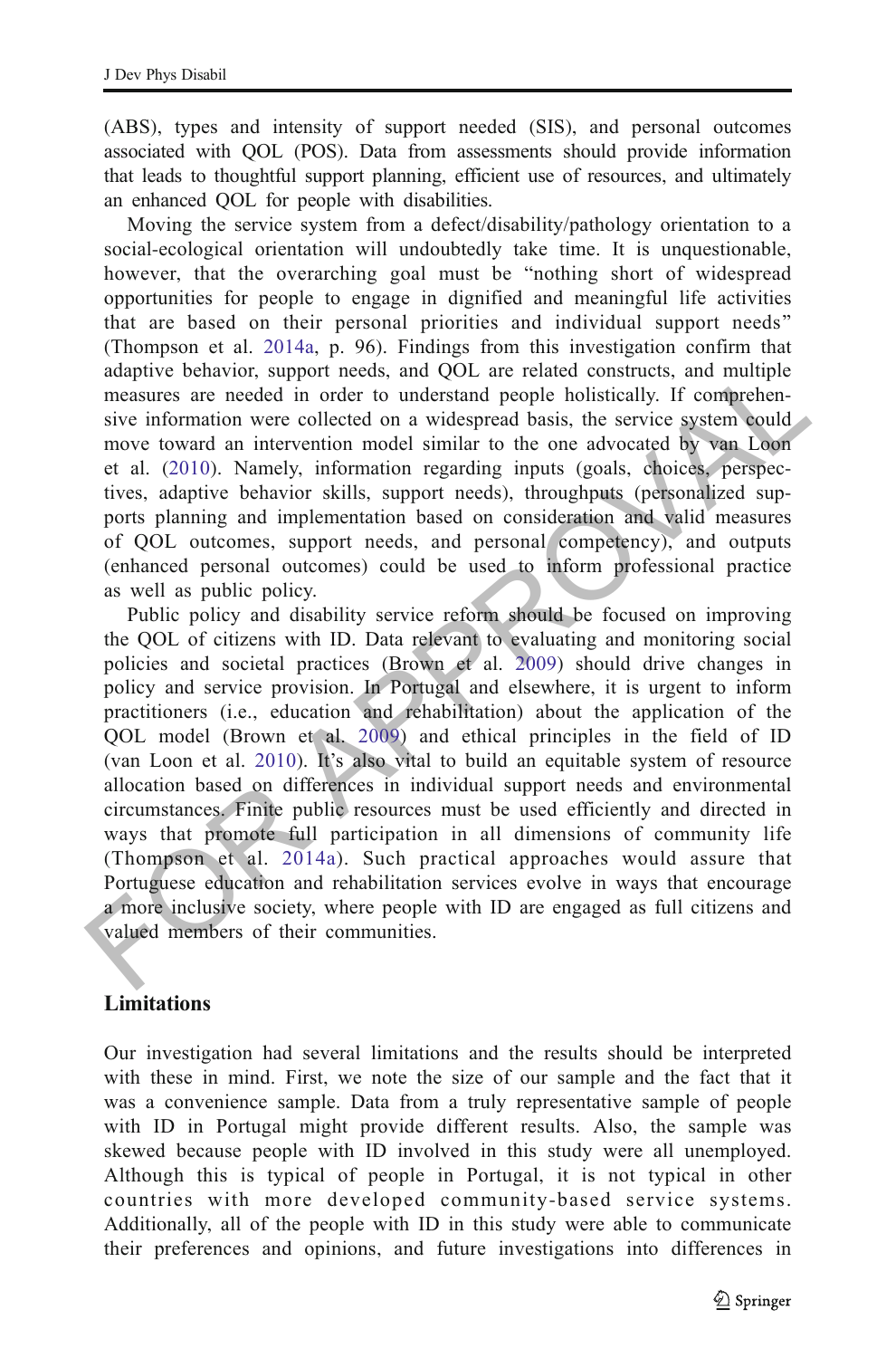QOL reports from consumers and proxies are needed which individuals with ID with more limited communication skills.

#### Compliance with Ethical Standards

Ethical Approval All procedures performed in studies involving human participants were in accordance with the ethical standards of the institutional and/or national research committee and with the 1964 Helsinki declaration and its later amendments or comparable ethical standards. The research has been approved by the ethics committee of the Centro Hospitalar de São João-Porto.

Informed Consent Informed consent was obtained from all individual participants included in the study.

Conflict of Interest The authors declare that they have no conflict of interest.

## **References**

- American Psychiatric Association (2000). Diagnostic and statistical manual of mental disorders text revision: DSM-IV-TR (4th ed.). Washington, DC: American Psychiatric Association.
- Bonham, G., Basehart, S., Schalock, R., Marchand, C., Kirchner, N., & Rumenap, J. (2004). Consumer-based quality of life assessment: The Maryland Ask Me! Project. Mental Retardation, 42, 338–355.
- Bossaert, G., Kuppens, S., Buntinx, W., Molleman, C., Van den Abeele, A., & Moes, B. (2009). Usefulness of the Supports Intensity Scale (SIS) for persons with other than intellectual disabilities. Research in Developmental Disabilities, 30, 1306–1316.
- Brown, I., Schalock, R., & Brown, R. (2009). Quality of life: Its application to persons with intellectual disabilities and their families-introduction and overview. Journal of Policy and Practice in Intellectual Disabilities, 6, 2–6.
- **Informed Consent** Informed consent was obtained from all individual participants included in the study.<br> **Conflict of Interest** The authors declare that they have no conflict of interest.<br> **APPERTORES**<br> **APPERTORES**<br> **AP** Buntinx, W., & Schalock, R. (2010). Models of disability, quality of life, and individualized supports: Implications for professional practice in intellectual disability. Journal of Policy and Practice in Intellectual Disabilities, 7, 283–294.
	- Chou, Y., Lee, Y., Chang, S., & Yu, A. (2013). Evaluating the Supports Intensity Scale as a potential assessment instrument for resource allocation for persons with intellectual disability. Research in Developmental Disabilities, 34, 2056–2063.
	- Cicchetti, D. (1994). Guidelines, criteria, and rules of thumb for evaluating normed and standardized assessment instruments in psychology. Psychological Assessment, 6, 284–290.
	- Claes, C., Van Hove, G., Vandevelde, S., van Loon, J., & Schalock, R. (2009). Evaluating the inter-respondent (consumer vs. staff) reliability and construct validity (SIS vs. Vineland) of the Supports Intensity Scale on a Dutch sample. Journal of Intellectual Disability Research, 53, 329–338.
	- Claes, C., Van Hove, G., van Loon, J., Vandevelde, S., & Schalock, R. (2010). Quality of life measurement in the field of intellectual disabilities: Eight principles for assessing quality of life-related personal outcomes. Social Indicators Research, 98, 61–72.
	- Claes, C., Van Hove, G., Vandevelde, S., van Loon, J., & Schalock, R. (2012). The influence of supports strategies, environmental factors, and client characteristics on quality of life-related personal outcomes. Research in Developmental Disabilities, 33, 96–103.
	- Cohen, J. (1988). Statistical power analysis for the behavioural sciences. New Jersey, NJ: Lawrence Erlbaum Associates Publishers. Retrieved on 14 November 2015 from http://imaging.mrc-cbu.cam.ac.uk/statswiki/ FAQ/effectSize
	- Felce, D. (1997). Defining and applying the concept of quality of life. Journal of Intellectual Disability Research, 41, 126–135.
	- Fox, J. (1991). Regression diagnostics. Thousand Oaks, CA: Sage.
	- Harries, J., Guscia, R., Kirby, N., Nettelbeck, T., & Taplin, J. (2005). Support needs and adaptive behaviors. American Journal on Mental Retardation, 110, 393–404.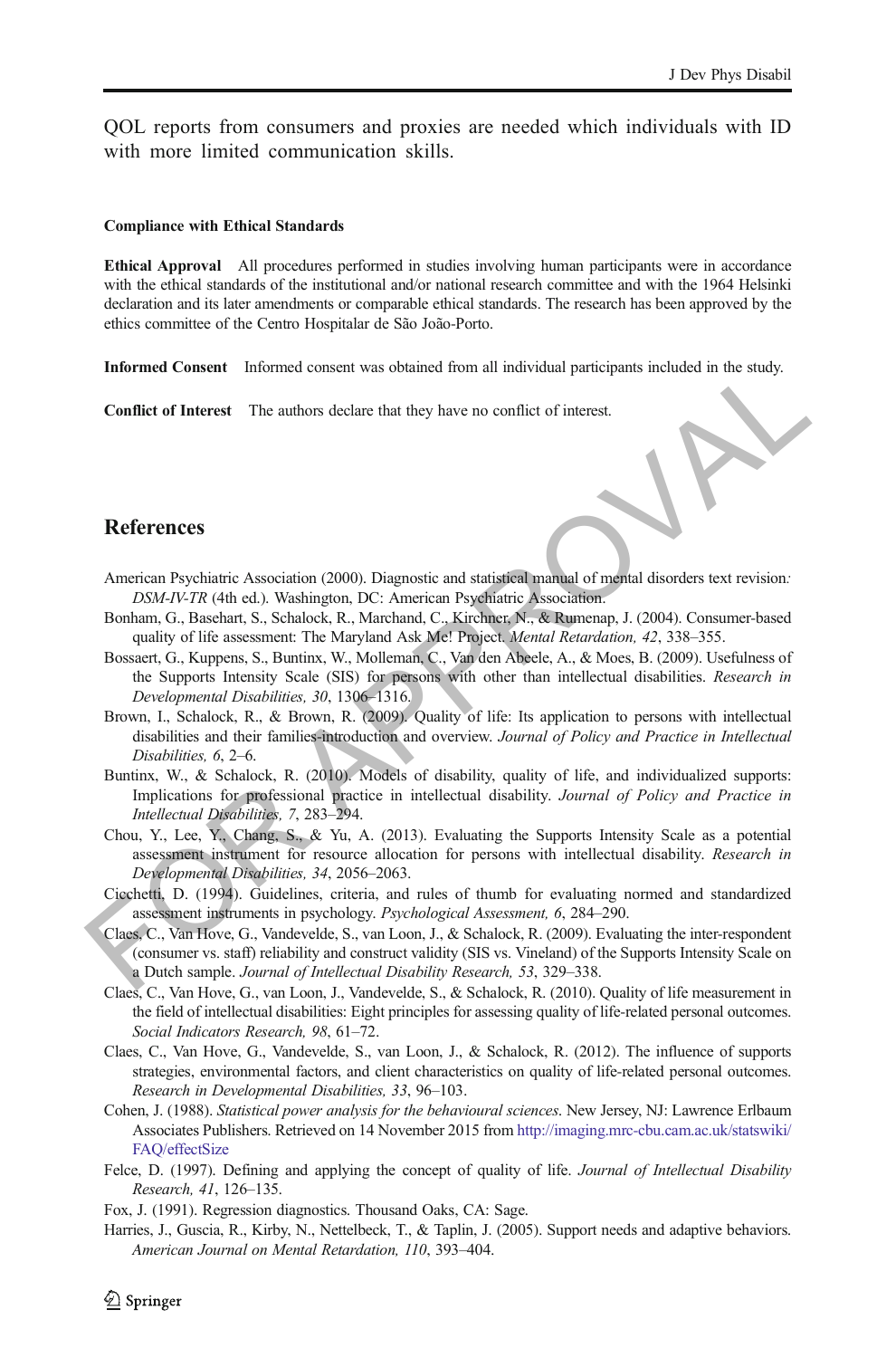IBM Corp. Released (2012). IBM SPSS Statistics for Windows, Version 21.0. Armonk, NY: IBM Corp.

- Kraemer, B., McIntyre, L., & Blacher, J. (2003). Quality of life for young adults with mental retardation during transition. Mental Retardation, 41, 250–262.
- Lamoureux-Hébert, M., & Morin, D. (2009). Translation and cultural adaptation of the Supports Intensity Scale in French. American Journal on Intellectual and Developmental Disabilities, 114, 61–66.
- Lipsey, M., & Wilson, D. (2001). Practical meta-analysis (Applied Social Research Methods Series Vol. 49). Thousand Oaks, CA: Sage.
- Lopes-dos-Santos, P., Santos, M., Ferreira, M., Maia, M., Martins, S., Ives, S., … Tavares, A. (in press). Escala de Intensidade de Apoios versão Portuguesa. Lisboa, Portugal: Cegoc.
- Marôco, J. (2007). Análise estatística com utilização do SPSS (3rd ed.). Lisboa, Portugal: Edições Silabo.
- Nihira, K. (2012). AAMR Adaptive Behavior Scale: Its history. In S. Santos & P. Morato (Eds.), Comportamento adaptativo: Dez anos depois (pp. 75–82). Lisboa, Portugal: Edições FMH.
- Nihira, K., Leland, H., & Lambert, N. (1993). Adaptive Behavior Scale-residential and community edition (ABS-RC: 2). Austin, TX: Pro-Ed Publishing.
- Nota, L., Ferrari, L., Soresi, S., & Wehmeyer, M. (2007). Self-determination, social abilities and the quality of life of people with intellectual disability. Journal of Intellectual Disability Research, 51, 850–865.
- Pestana, M., & Gageiro, J. (2005). Análise de dados para ciências sociais: A complementaridade do SPSS. Lisboa, Portugal: Edições Sílabo.
- Rey, L., Extremera, N., Duran, A., & Ortiz-Tallo, M. (2013). Subjective quality of life of people with intellectual disabilities: The role of emotional competence on their subjective well-being. Journal of Applied Research in Intellectual Disabilities, 26, 146–156.
- Riches, V., Parmenter, T., Llewellyn, G., Hindmarsh, G., & Chan, J. (2009). I-CAN: A new instrument to classify support needs for people with disability: Part I. Journal of Applied Research in Intellectual Disabilities, 22, 326–339.
- Santos, S. (2014). Adaptive behaviour on the Portuguese curricula: a comparison between children and adolescents with and without intellectual disability. Creative. Education, 5, 501–509.
- Nihin, K., Lehan, H., K. Lembert, N. (1993). Adaptive Behavior Scale-residential and community edition<br>Nota, L., Fern, I., Society, S., & Weshney, M. (2007). Self-determination, social abilities and the enably of<br>Nota, L. Santos, S., & Morato, P. (2012a). A Escala de Comportamento Adaptativo Portuguesa como um instrumento fundamental na avaliação da dificuldade intelectual e desenvolvimental. In E. Mendes & M. Almeida (Eds.), Dimensões pedagógicas nas práticas de inclusão escolar (pp. 197–214). Marília, Brasil: Associação Brasileira de Pesquisadores em Educação Especial.
	- Santos, S., & Morato, P. (2012b). O comportamento adaptativo em Portugal. In S. Santos & P. Morato (Eds.), Comportamento adaptativo: Dez anos depois (pp. 19–34). Lisboa, Portugal: Edições FMH.
	- Santos, S., Morato, P., & Luckasson, R. (2014). Psychometric properties of the Portuguese version of the Adaptive Behavior Scale. Intellectual and Developmental Disabilities, 52, 379–387.
	- Schalock, R., & Verdugo, M. (2002). Handbook on quality of life for human service practitioners. Washington, DC: American association on mental retardation.
	- Schalock, R., & Verdugo, M. (2009). Quality of life: From concept to future applications in the field of intellectual disabilities. Journal of Policy and Practice in Intellectual Disabilities, 6, 62–64.
	- Schalock, R., Lemanowicz, J., Conroy, J., & Feinstein, C. (1994). A multivariate investigative study of the correlates of quality of life. Journal on Developmental Disabilities, 3, 59–73.
	- Schalock, R., Borthwick-Duffy, S., Bradley, V., Buntinx, W., Coulter, D., Craig, E., … Yeager, M. (2010a). Intellectual disability: Definition, classification, and systems of supports (11th ed.). Washington, DC: American association on intellectual and developmental disabilities.
	- Schalock, R., Keith, K., Verdugo, M., & Gómez, L. (2010b). Quality of life model development and use in the field of intellectual disability. In R. Kober (Ed.), Enhancing the quality of life of people with intellectual disabilities: From theory to practice (pp. 17–32). New York, NY: Springer.
	- Schwartz, C., & Rabinovitz, S. (2003). Life satisfaction of people with intellectual disability living in community residences: Perceptions of the residents, their parents and staff members. Journal of Intellectual Disability Research, 47, 75–84.
	- Simões, C., & Santos, S. (2014). Cross-cultural adaptation, validity and reliability of the Escala Pessoal de Resultados. Social Indicators Research, 119, 1065–1077.
	- Simões, C., & Santos, S. (2016). The quality of life perceptions of people with intellectual disability and their proxies. Journal of Intellectual & Developmental Disability, 41, 1–13.
	- Simões, C., Santos, S., & Claes, C. (2015). The Portuguese version of Personal Outcomes Scale: A psychometric validity and reliability study. Intellectual and Developmental Disabilities, 53, 129–142.
	- Simões, C., Santos, S., & Biscaia, R. (2016). Validation of the Portuguese version of the Personal Outcomes Scale. International Journal of Clinical and Health Psychology, 16, 186–200.